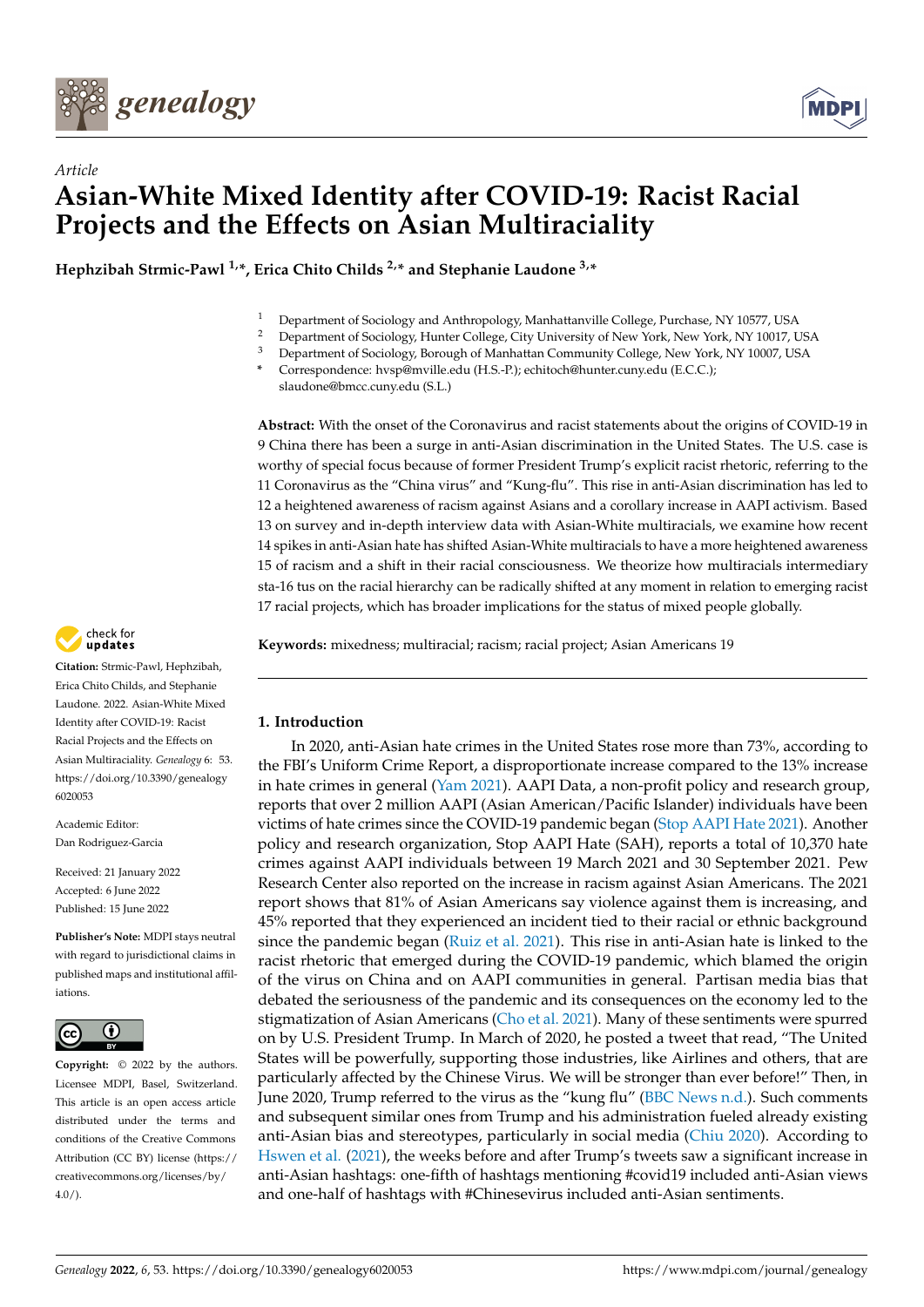Given these events, we are interested in how this pandemic-invoked racism against Asian communities has affected the racial awareness and racial identity of Asian-White multiracials. Prior to the pandemic, many scholars suggested that Asian Americans and, in particular, Asian-White multiracials were increasingly moving toward Whiteness and possibly merging into the White racial group [\(Alba](#page-12-1) [2020;](#page-12-1) [Bonilla-Silva](#page-12-2) [2006;](#page-12-2) [Gallagher](#page-13-3) [2004;](#page-13-3) [Strmic-Pawl](#page-14-2) [2016\)](#page-14-2). However, we theorize that recent anti-Asian hate has operated as a racist racial project that has interrupted this process and shifted the racial logics of Asian-White multiracials. Through 40 survey responses and five in-depth interviews with participants who identify one biological parent as Asian and one biological parent as White, we find a significant portion of our sample report increased awareness of and sensitivity to racism and do *not* feel they are White. By focusing on how racism is shaping racial awareness and, thereby, racial group membership, this article projects that pandemic-related racism has altered the movement of Asian-Whites away from Whiteness.

#### **2. Literature Review**

We briefly review three areas of scholarship that frames our findings: the formation of Asian Americans as a group, the general characteristics of Asian-White mixedness, and the debate over Asian-Whites assimilating or moving into Whiteness. Together, these areas of scholarship inform our study of how anti-Asian hate shapes the contemporary experiences of Asian-White multiracials and, thereby, their status on the racial hierarchy.

## *2.1. Asian Americans*

Asian American is a pan-ethnic identity that encapsulates a wide range of national backgrounds such as Chinese, Indian, Japanese, Korean, Laotian, and Vietnamese. While many perceive Asian Americans as a relatively new population in the United States, this "forever foreigner" attribution is a long-standing stereotype and a myth. Asian communities have been in the United States since the 1800s, on agricultural farms and then later helping to build the railroads and opening up their own independent shops [\(Espiritu](#page-13-4) [2000;](#page-13-4) [Takaki](#page-14-3) [1993\)](#page-14-3). Asians were racialized as soon as they came to the United States, with Whites describing Chinese men who arrived in the mid-1800s as morally inferior, savage, and untrustworthy, while Chinese women were condemned as a depraved class [\(Chan](#page-13-5) [1991;](#page-13-5) [Childs](#page-13-6) [2009;](#page-13-6) [Espiritu](#page-13-4) [2000;](#page-13-4) [Takaki](#page-14-3) [1993\)](#page-14-3). Asian communities were targeted with antiimmigration acts and limited pathways to citizenship in the 1800s and early 1900s. For example, in 1875, Congress passed the Page Law that denied entry to Chinese and Mongolian women who were defined as prostitutes, and later laws (1903, 1907, 1917) allowed for Chinese women to be deported if suspected of prostitution. Chinese women were singled out as prostitutes based on a White racist fear that they would bring in virulent strains of diseases, particularly venereal ones [\(Chan](#page-13-5) [1991;](#page-13-5) [Childs](#page-13-6) [2009;](#page-13-6) [Espiritu](#page-13-4) [2000\)](#page-13-4). These racialized stereotypes were further used as justification to ban interracial marriage between Whites and Asians in 14 states [\(Childs](#page-13-6) [2009;](#page-13-6) [Curington](#page-13-7) [2016\)](#page-13-7).

It was not until after the Immigration and Nationality Act of 1965 that a new wave of Asian immigrants came to the United States, many of whom were highly educated and middle to upper class. Since then, the Asian population in the United States has dramatically increased, from 11.9 million in 2000 to 22.4 million in 2019 and a projected population of 46 million by 2060; currently, Asians are about 7% of the nation's population [\(Budiman and Ruiz](#page-12-3) [2021\)](#page-12-3). The success of these recent waves of Asian immigrants and their descendants led to the contemporary imagery of a "model minority" that depicts AAPIs as high achieving in terms of education and income, which is then used to imply they are a "model" for other communities of color to subscribe to [\(Chou and Feagin](#page-13-8) [2015;](#page-13-8) [Wu](#page-15-1) [2015\)](#page-15-1). In reality, many AAPI communities do succeed in these areas. For example, over half of all Asians in the United States (25 and older) have a Bachelor's degree or higher compared with 33% of the general population, and the median household income for all U.S. households is USD \$61,800 but USD \$85,800 for Asians. Yet, such statistics can gloss over important differences among Asian Americans; for example, the annual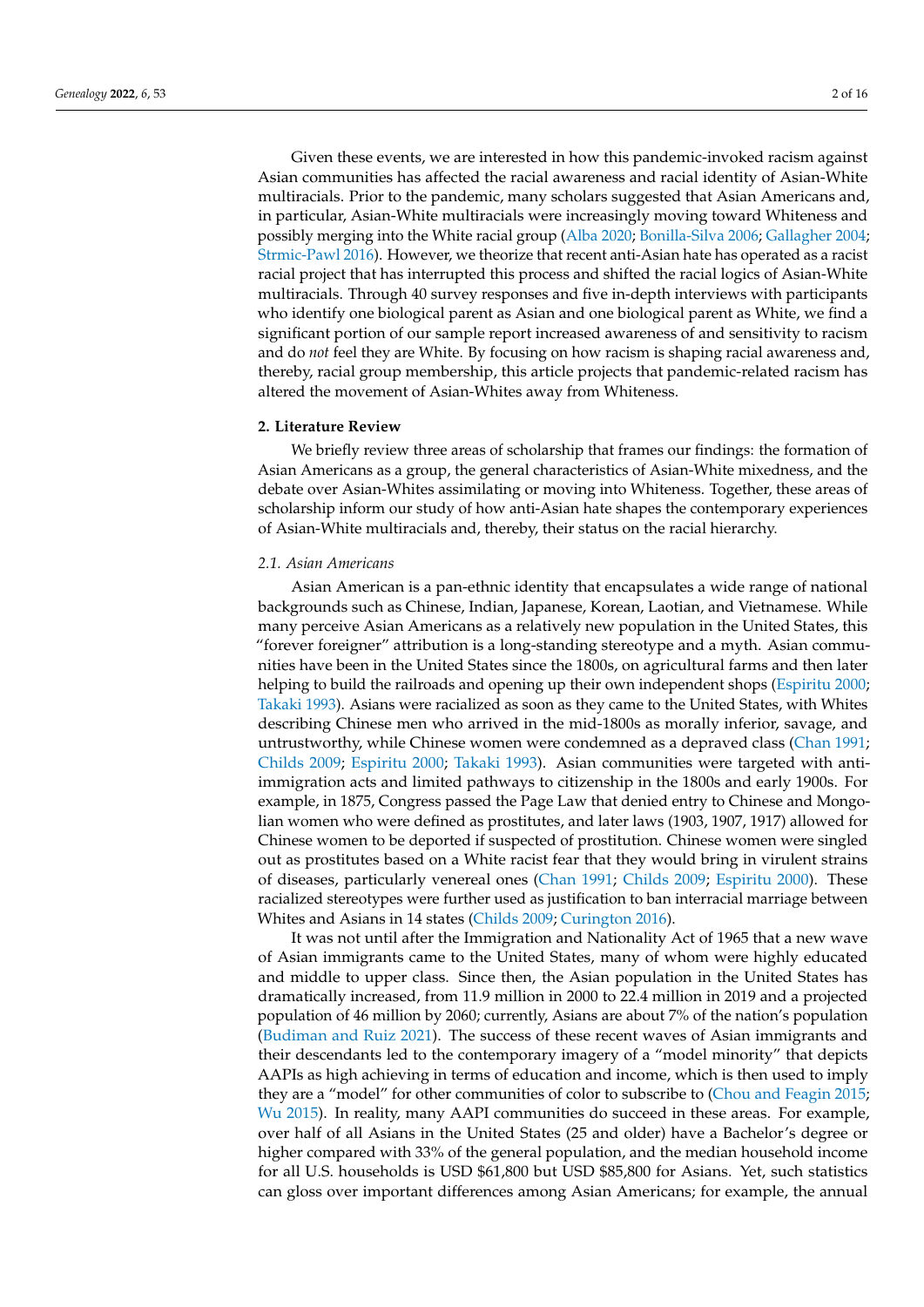household income of Burmese is USD \$44,000, and only 15% of Bhutanese have a college degree compared to an average household income of USD \$94,000 for Filipinos, and 75% of Indians with a college degree [\(Budiman and Ruiz](#page-12-3) [2021\)](#page-12-3). Furthermore, Asian Americans are projected to be the fastest-growing immigrant group in the United States, but most Japanese are U.S.-born, at 73%, while the vast majority of Bhutanese are foreign-born. We emphasize the differences within Asian American communities to highlight the distinct barriers and opportunities that different Asian ethnic groups face while also recognizing that Asian Americans, as a recognized collective, face anti-Asian discrimination.

The formation of a pan-ethnic Asian American identity, sometimes also known as Asian American Pacific Islander (AAPI), is partially a response to discrimination and an effort to bring attention to the collective. Asian Americans uniquely face a set of contradicting stereotypes that center on being a model minority and yet forever foreigner at the same time [\(Lee and Kye](#page-14-4) [2016;](#page-14-4) [Ng et al.](#page-14-5) [2016\)](#page-14-5). For example, on the one hand, they are told they should receive Affirmative Action because they have too many spots in elite colleges, and yet they are presumed to not be proficient in English. Likewise, Asian Americans are the group whom Whites segregate from the least, and yet many of their cultural traditions are not understood, appreciated, or integrated into White society [\(Alba](#page-12-1) [2020;](#page-12-1) [Chang](#page-13-9) [2016;](#page-13-9) [Chong](#page-13-10) [2021;](#page-13-10) [Chou and Feagin](#page-13-8) [2015\)](#page-13-8). It is important to recognize that Asian Americans have not been passive in accepting such labels and presumptions. There is a long history of activism with Asian American communities, especially protests and demonstrations as a tool of political action among new immigrant groups (Ô[ng and Meyer](#page-14-6) [2008\)](#page-14-6). Previous research emphasizes the connection between racial self-awareness and activism among Asian Americans, finding that Asian Americans who strongly connect to their racial group are more likely to engage in political activism. Several other factors are indicators of Asian American activism, including personal experiences with race and racism and awareness of structural racism [\(Tran and Curtin](#page-14-7) [2017\)](#page-14-7). The activism of the Asian American community is not limited to in-group action; in recent times, the rise of Asian discrimination in the face of COVID-19 has influenced a larger racial awareness and an alignment of values with the BLM movement [\(Litam and Chan](#page-14-8) [2021;](#page-14-8) [Merseth](#page-14-9) [2018\)](#page-14-9).

#### *2.2. Asian-White Mixedness*

While much of the mixedness scholarship centers on Black-White communities, the second most studied mixed-race group is that of Asian and Whites. Historically speaking, like other mixed-race communities, Asian-White children were considered "mongrels," and mixed Asian-White children often ended up in orphanages [\(Spickard](#page-14-10) [1989;](#page-14-10) [Takaki](#page-14-3) [1993\)](#page-14-3). After WWII, the perception of mixed Asians began to shift, and laws changed that allowed military personnel to bring their wives and children to the U.S. [\(Min](#page-14-11) [2006;](#page-14-11) [Takaki](#page-14-3) [1993\)](#page-14-3). Furthermore, as Asian communities began to increasingly do well in education and income, both monoracial Asian Americans and Asian-White communities were more welcomed among Whites. Currently, the Asian-White population is significant as it is the second-largest two-race, part-White population at 22%, and 14% of the Asian population identifies as multiracial, non-Hispanic [\(Pew Research Center](#page-14-12) [2015\)](#page-14-12).

The factors that have been shown to shape Asian-White identity are similar to those documented for other mixed communities: family socialization, cultural celebrations, and phenotype [\(Chang](#page-13-9) [2016;](#page-13-9) [Khanna](#page-13-11) [2004\)](#page-13-11). For Asian-Whites specifically, a few factors tend to exert a strong influence: language acquisition, cultural knowledge, and phenotype. First, whether Asian-Whites are fluent in, or at least familiar with, an Asian-based language shapes how connected one feels to Asian identity. Those who are fluent in an Asian-based language are more likely to see themselves as Asian or multiracial [\(Saenz et al.](#page-14-13) [1995\)](#page-14-13). Two, general cultural knowledge of a particular ethnic background also plays a factor. For example, the celebration of a festival such as Chinese New Year or knowing how to cook certain foods makes an Asian multiracial identity more common. Third, one's phenotype, including skin-tone complexion but also eye shape, nose shape, and hair color, also plays a significant role. Asian-Whites' own perception of their phenotype, as well as how they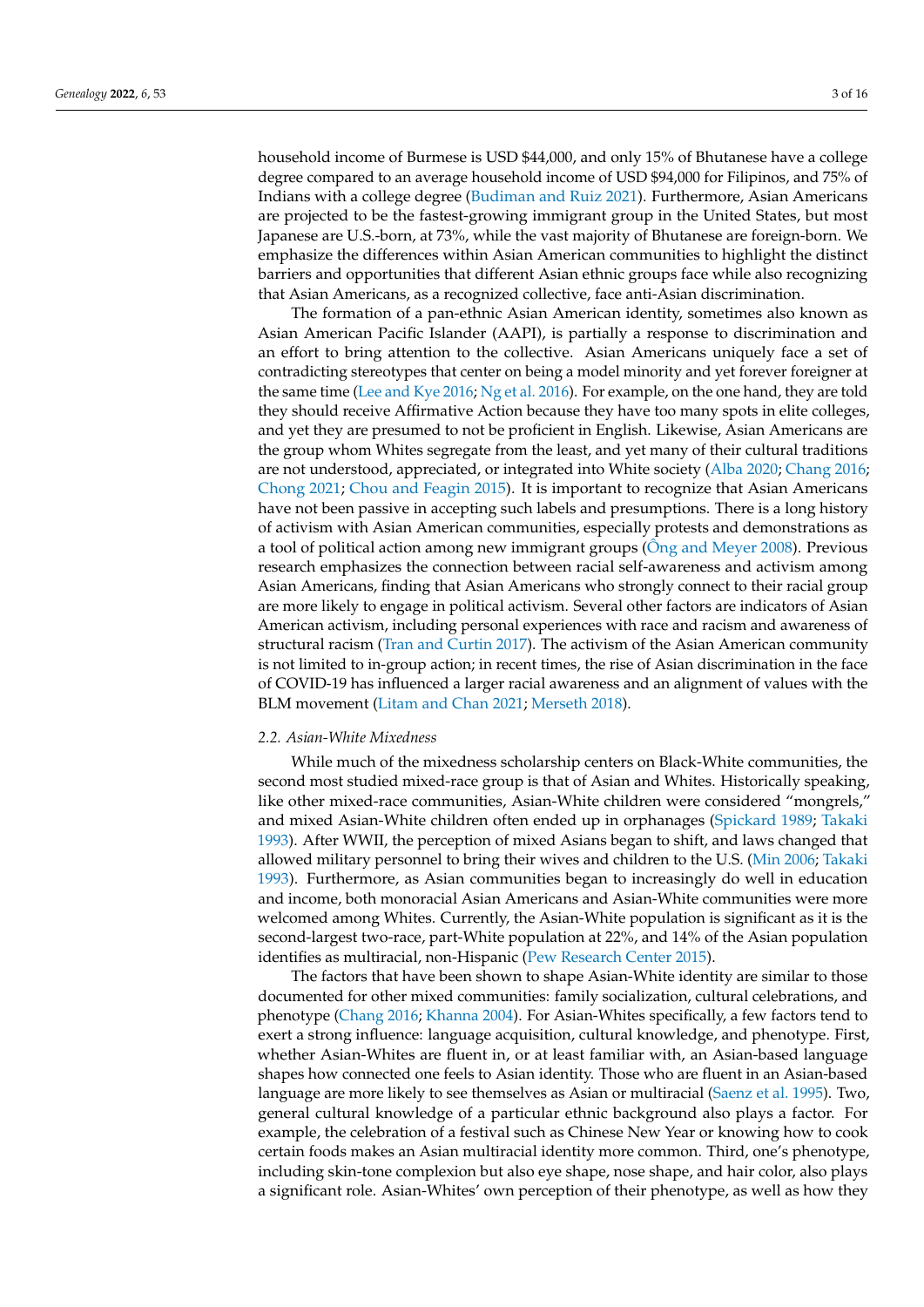believe others perceive their racial identity affects to what degree they see themselves as Asian American and have commonalities with other Asian Americans [\(Khanna](#page-13-11) [2004\)](#page-13-11).

When it comes to racial identity and perceived closeness with Asian Americans and with Whites, previous research shows a complex picture. On the one hand, Asian-Whites often report feeling significant commonalities with Whites, and Asian-Whites often mark White on the Census [\(Harris and Sim](#page-13-12) [2002;](#page-13-12) [Saenz et al.](#page-14-13) [1995,](#page-14-13) [Xie and Goyette](#page-15-2) [1997\)](#page-15-2). On the other hand, Asian-Whites often retain ties to their specific ethnicity, such as Japanese, Chinese, or Filipino. Asian-Whites also continue to face racial and ethnic discrimination [\(Chang](#page-13-9) [2016;](#page-13-9) [Childs et al.](#page-13-13) [2021;](#page-13-13) [Chong and Song](#page-13-14) [2022;](#page-13-14) [Khanna](#page-13-11) [2004;](#page-13-11) [Strmic-Pawl](#page-14-2) [2016;](#page-14-2) Williams-Leó[n and Nakashima](#page-15-3) [2001\)](#page-15-3). It also must be noted that Asian-Whites might also lean toward affiliation with Whites because they do *not* feel a sense of closeness with Asian Americans; Asian-Whites who feel they do not have enough cultural similarities with and/or do not feel welcomed by monoracial Asian Americans are more likely to feel closer to Whites [\(Chen et al.](#page-13-15) [2018;](#page-13-15) [Chong](#page-13-10) [2021;](#page-13-10) [Chong and Song](#page-13-14) [2022\)](#page-13-14). This in-between status for mixed Asian-Whites has led to a significant focus on whether Asian Americans and Asian-Whites specifically are "moving into Whiteness" or should be grouped under an "honorary White" status [\(Bonilla-Silva](#page-12-2) [2006;](#page-12-2) [Gallagher](#page-13-3) [2004;](#page-13-3) [Kim](#page-13-16) [2007\)](#page-13-16). We turn to this debate next.

#### *2.3. The Debate over Assimilation and Movement in the Racial Hierarchy*

In evaluating the positioning of racial groups on the U.S. racial hierarchy, the general consensus is that Whites are at the top, Blacks occupy the other pole, and Asian Americans place near the top of the hierarchy, just below Whites. When it comes to Asian-Whites specifically, it is often presumed that they are even closer to Whites on the racial hierarchy, even perhaps moving into or otherwise modifying that White boundary to be included [\(Alba](#page-12-1) [2020;](#page-12-1) [Bonilla-Silva](#page-12-2) [2006;](#page-12-2) [Gallagher](#page-13-3) [2004;](#page-13-3) [Kim](#page-13-16) [2007\)](#page-13-16). The primary data that are used to support this projection are indicators of integration, such as marriage and residence.

A major indicator of the closing gap between Asians and Whites is the intermarriage rate. Although intermarriage does not equate to less racism or cultural assimilation [\(Childs](#page-13-17) [2005,](#page-13-17) [2014\)](#page-13-18), scholars still look at marriage as an important measure of perceived distance/acceptance between racial groups [\(Alba](#page-12-1) [2020\)](#page-12-1). Overall, about 3 in 10 newlywed Asians have a spouse of a different race, and among U.S.-born Asians, that percentage rises to 46% [\(Livingston and Brown](#page-14-14) [2017\)](#page-14-14). Asian and White intermarriage is particularly common, with 21% of AAPI men with a White spouse and 32% of AAPI women with a White spouse [\(Cohn et al.](#page-13-19) [2021\)](#page-13-19). With this rise in interracial marriage also comes a high Asian-White mixed population; the population who identifies as White and Asian on the U.S. census is the second-largest two-race, part-White population at 22% and 14% of the Asian population identifies as multiracial, non-Hispanic [\(Pew Research Center](#page-14-12) [2015\)](#page-14-12). The intermarriage trend with Whites is even more apparent among those who identify as Asian and White; over 70% of Asian-White women marry a White man, and 64% of Asian-White men marry a White woman [\(Alba](#page-12-1) [2020\)](#page-12-1). This Asian-White mixed population tends to do well and has a standard of living akin to Whites. Asian-White children are much more likely to live in suburban homeowner spaces in areas that are predominantly White compared to their monoracial counterparts [\(Alba](#page-12-1) [2020\)](#page-12-1). Furthermore, Asian and White segregation is at 41, while Asian-White and White segregation is at 21 [\(Kwon and](#page-14-15) [Kposowa](#page-14-15) [2017\)](#page-14-15). Similar trends are found in educational attainment. Asian-Whites with an Asian father or Asian mother are the most likely to have two parents with a BA at about 80%, a rate that is even higher than a child with two Asian parents (~75%) or with two White parents (~55%) [\(Alba](#page-12-1) [2020\)](#page-12-1). Such trends are bolstered by previous research that indicates Asian-Whites identify as White in some respect [\(Davenport](#page-13-20) [2016;](#page-13-20) [Gallagher](#page-13-3) [2004;](#page-13-3) [Lee and Bean](#page-14-16) [2010;](#page-14-16) [Miyawaki](#page-14-17) [2015;](#page-14-17) [Saenz et al.](#page-14-13) [1995;](#page-14-13) [Warren and Twine](#page-14-18) [1997;](#page-14-18) [Xie](#page-15-2) [and Goyette](#page-15-2) [1997\)](#page-15-2). For example, [Davenport'](#page-13-20)s [\(2016\)](#page-13-20) study finds that 1 in 10 Asian-Whites identify as White compared to only 1 in 20 Black-White. Similarly, a Pew study shows that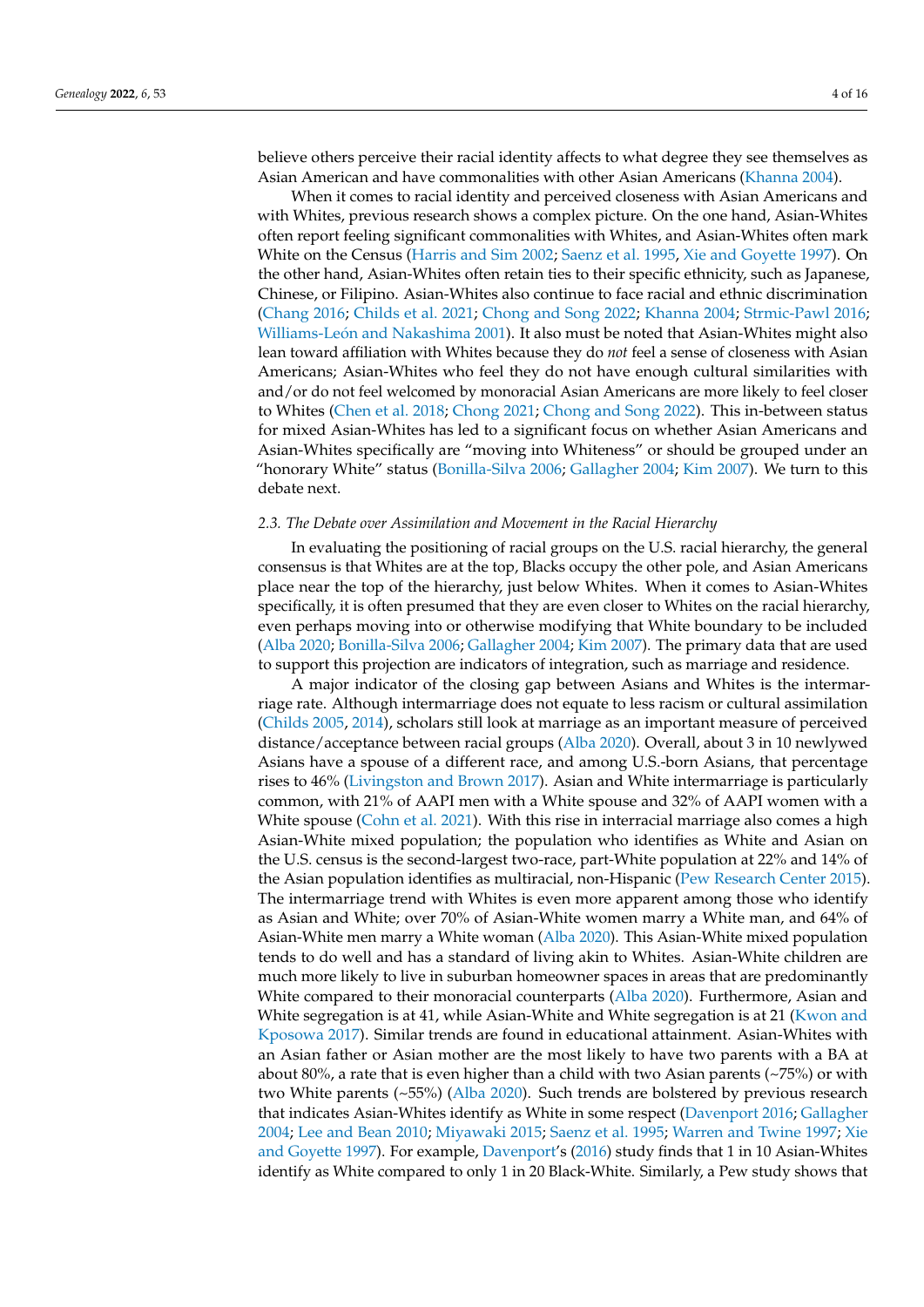40% of those with a White and Asian background mark both racial groups when asked about their race, but, for comparison, only 12% of Black and Whites do [\(Parker et al.](#page-14-19) [2015\)](#page-14-19).

While scholarship has largely focused on the decreased distance between Asian-Whites and Whites and, therefore, the projection that Asians are moving into Whiteness, the conversation is not that clear cut. Asian American communities, including those of Asian and White descent, often have socioeconomic indicators that are not comparable with Whites and continue to experience racial discrimination and even racial violence, yet this is often ignored or "white-washed" in academic studies [\(Chong and Song](#page-13-14) [2022;](#page-13-14) [Kim](#page-14-20) [2016\)](#page-14-20). Additionally, research that argues Asian-Whites have more identity choices than other multiracial people, especially in their ability and desire to claim a White identity, tends to be based on anecdotal evidence and ignores the voices of Asian and Asian-Whites, while also missing the complexity of Asian-White identity negotiations [\(Chong and Song](#page-13-14) [2022,](#page-13-14) pp. 7–10). Therefore, in this study, instead of focusing on personal racial identity options via culture, foods, language, and names, we move to structural analysis, emphasizing how the pandemic affected awareness of racism, racial group membership, and, therefore, possibly racial identity.

## **3. Materials and Methods**

In order to see the possible effects of anti-Asian hate on multiracial identity, we chose to look at those of Asian and White descent. While there are certainly other significant part-Asian mixed communities, we chose to look at those who are part-White because Asian-White multiracials are those who are most often theorized to be moving into Whiteness and we wanted to see if such a projection was disrupted. If those with a White background and White family members felt their racial identity and/or awareness shifted by recent events, then this outcome would exhibit the strength of recent politicized hate against Asians to alter multiraciality and perceived group membership with Whites.

Participants had to meet three requirements for eligibility in the study: age 18–30, current or previous identification as multiracial, and one biological White parent and one biological Asian parent. The age restriction was used to try and get participants with an overall shared experience by limiting the likelihood of previous experiences when Asian hate was overt in society. Identification as multiracial, either currently or previously, was required as we were interested in how those with a multiracial identity may have shifted that identity after their recent experiences of anti-Asian hate. In the recruitment text, there was no definition provided for "Asian" or for "White": participants were open to defining and identifying into those groups. Most participants had a White father and an Asian mother (80%). Participants noted the following specific ancestries: 3 Asian Indian, 13 Chinese, 4 Filipino, 7 Japanese, 5 Korean, 1 Vietnamese, 1 Native Hawaiian, 1 Guamanian, 10 other Asian, and 1 other Pacific Islander.

Participants were recruited via flyers/posts made to Facebook groups associated with multiracial identity and specifically part-Asian multiracial identity, such as Hapa groups. The call was also posted to Twitter and shared through public networks. Our data collection largely comes from a 37-question survey that was created using Google forms. Most of the questions were closed-ended and consisted of three main types: demographic questions such as those on education, family structure, and income; questions about racial identity that included one's preferred racial identity as well as the racial identity most often ascribed by others; and the third set of questions was most critical to our findings. These questions were centered on racial discrimination, such as feelings of comfort with Asians, Whites, and Blacks, personal or close friend/family member's experiences with anti-Asian hate arising from the pandemic, and the participant's own thoughts on recent anti-Asian hate and participation in any anti-racist events. In this set of questions, respondents were also asked not only about participation in rallies on Stop Asian Hate but also Black Lives Matter (BLM); we inquired into both types as a means to evaluate broader racial awareness and politicization, with the implication that involvement in BLM suggests cognizance of systemic racism against all people of color. Throughout the survey, when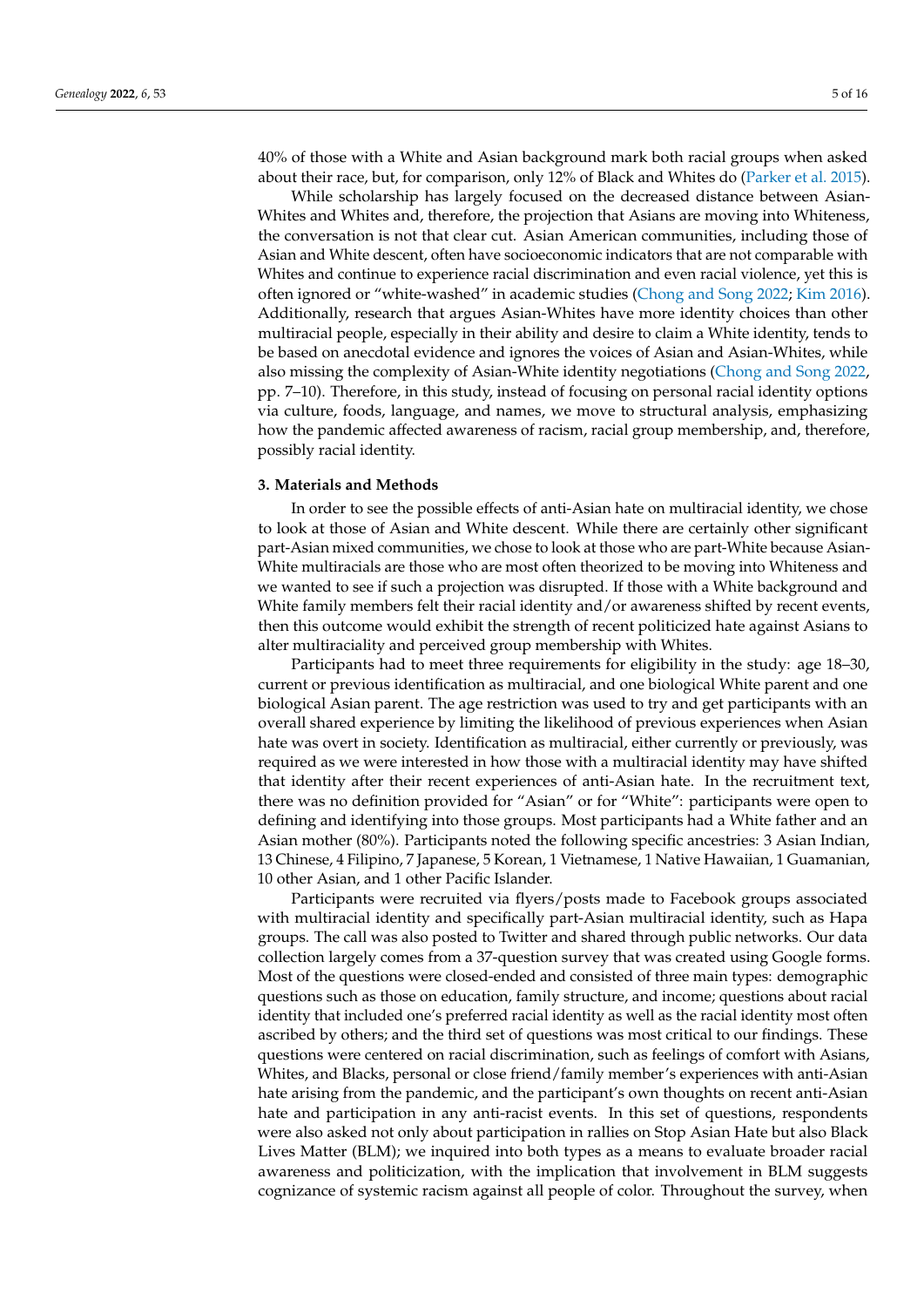possible, questions were asked to get a sense of how the participant's feelings and/or actions may have changed since the pandemic. For example, participants were asked how many marches/rallies they attended prior to and post pandemic; participants were also asked if they felt their racial identity had changed since the pandemic. All surveys were anonymous unless the participant indicated an interest in a follow-up interview. Those who completed the survey were asked to provide contact information if they were willing to be interviewed. Based on interest from participants, we were able to conduct five follow-up in-depth interviews. Interviews followed a semi-structured interview guide and lasted approximately 35 min to an hour. Interviews were an expanded set of questions from the survey, probed more into findings discovered from the survey, and allowed for more nuanced conversations on if/how participants felt the effects of pandemic-related anti-Asian hate. All interview respondents were assigned pseudonyms, which are reflected in this paper.

Survey data were analyzed by looking for the overall majority of responses across each question. Then, we looked for patterns in responses across sets of questions. In other words, we looked at the results of each question individually but also how responses to questions inquiring into similar areas compromised an overall narrative. In-depth interviews were coded and analyzed by two of the authors and then compared with survey data, which resulted in many of the same themes emerging across both types of data. Interview excerpts in this paper are used to further exemplify in more detail the themes discovered via the surveys.

#### *Reflexive Statement*

We recognize the importance of discussing our own positionality in relation to the research [\(Collins](#page-13-21) [1990;](#page-13-21) [Haraway](#page-13-22) [1991;](#page-13-22) [Smith](#page-14-21) [1990\)](#page-14-21). All three authors identify as White cis-gender women and/or members of multiracial families. We conceived of this project in response to the disturbing anti-Asian rhetoric and growing violence against Asian/Asian American communities. As scholars whose work has focused on many different aspects of mixedness, and multiracial identity, we wanted to contribute further to the understanding of how structural factors impact mixed-race individuals and center on the experiences of Asian-White individuals given the rise in anti-Asian violence and discourse.

## **4. Results**

Our findings show two important interconnected themes: (1) Asian-White multiracials show increased attention to discrimination against AAPI communities and overall heightened awareness and sensitivity to racism; and (2) Asian-White multiracials indicate a closeness to Asian communities and/or distance from White communities. Together these two findings suggest that Asian-White multiracials are not moving toward Whiteness and do not identify primary group membership as White. Prior to discussing these findings, however, we do acknowledge how a cursory look at structural indicators, such as high education and income attainment, align with movement into Whiteness. In this manner, we acknowledge how our participants do match with previous scholarship that uses such variables to evaluate movement into Whiteness while arguing that a sole focus on such indicators overshadows important discussions on how awareness of racism disrupts the projection that Asian-Whites are becoming White.

#### *4.1. At a Glance: Structural Indicators of Movement into Whiteness*

The Asian-White participants do not embrace Whiteness, but they do fit certain structural indicators identified in previous literature as moving toward Whiteness and mirroring those of White communities. A total of 85% of participants (35) grew up in a suburban neighborhood, with 88% (36) reporting that they lived with both biological parents for all or most of their childhood. In terms of education, 67% (26) reported that both parents had a Bachelor's degree or higher, and 73% (30) reported that at least one parent had a Bachelor's degree or higher. In terms of their own education, the group was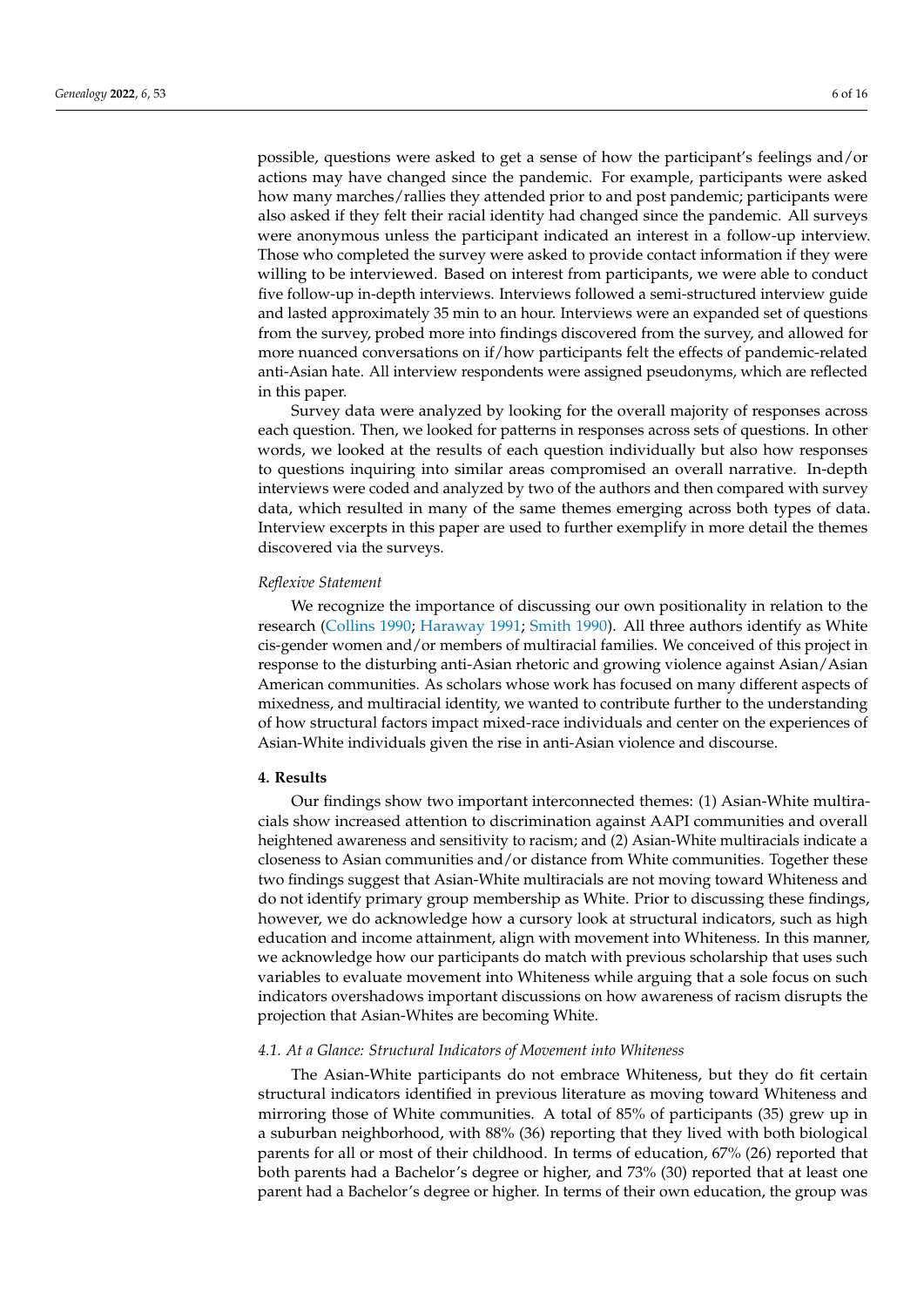highly educated and/or were pursuing high levels of education. For example, 68% of the participants (28) had already completed a Bachelor's degree or higher, yet 95% (39) reported that they expected to complete at least a Bachelor's degree. Additionally, 76% (31) reported they expected to complete a Master's degree or higher, with 44% (18) indicating that they planned to complete a Ph.D. or post-doctoral training. (See Table [1\)](#page-6-0).

|                               |                | (A)           |                           |               |
|-------------------------------|----------------|---------------|---------------------------|---------------|
|                               | N              |               | $\%$                      |               |
| High School                   | 0              |               | 0                         |               |
| College                       | 39             |               | 95                        |               |
| Master's Degree               | 31             |               | 67                        |               |
| PhD/Post-doctoral<br>Training | 18             |               | 44                        |               |
|                               |                | (B)           |                           |               |
|                               | Self-Described |               | <b>Others' Perception</b> |               |
|                               | N              | $\frac{0}{0}$ | N                         | $\frac{0}{0}$ |
| White                         | 13             | 32            | 19                        | 46            |
| Olive                         | 12             | 29            | 10                        | 24            |
| Yellow                        | 6              | 15            | 2                         | 5             |
| Light Brown                   | 9              | 22            | 10                        | 24            |
| Medium Brown                  |                | 2.5           |                           |               |
| Dark Brown                    |                | 0             |                           |               |

<span id="page-6-0"></span>**Table 1.** (**A**): Projected education; (**B**): perceptions of skin tone.

Another significant factor that is often taken into account when evaluating racial boundary movement is skin tone. Skin tone also plays a significant role in how individuals negotiate their identity, as well as how others identify them. A total of 32% (13) described their skin tone as white, and 29% (12) reported their skin color as olive. A total of 22% (9) marked light brown as their skin color, and 15% (6) described it as yellow. None of the participants identified their skin tone as dark brown, and only one person reported that they identified their skin tone as medium brown. Thus, most of the participants placed themselves on the light end of the skin tone spectrum. Yet, how they felt others' perceived their skin tone did not neatly fit with their own assessments, similar to the arguments made by [Roth](#page-14-22) [\(2016\)](#page-14-22). For example, when asked, 46% (19) reported that others identified their skin color as white, which was 14.5% more than identified themselves that way. A total of 24% (10) said they believe others identify them as having an olive skin tone, which was less than those who self-identified that way. The same proportion, 24% (10), said they believe others see them as light brown, which was one more than identified that way. No one said others identified them as medium brown or dark brown, and only 5% (2) said they believe others identify them as yellow.

The complexity of racial identity is highlighted. On the one hand, the participants report certain indicators of assimilation or closeness to Whiteness for Asian Americans and Asian-White multiracials, such as skin tone, education, and other markers of socioeconomic [\(Alba](#page-12-1) [2020;](#page-12-1) [Bonilla-Silva](#page-12-2) [2006;](#page-12-2) [Glen](#page-13-23) [2009;](#page-13-23) [Iceland and Nelson](#page-13-24) [2010;](#page-13-24) [Kwon and Kposowa](#page-14-15) [2017\)](#page-14-15), which at a quick glance, fit the structural factors associated with being "honorary Whites". Yet, as [Chong and Song](#page-13-14) [\(2022,](#page-13-14) p. 2) argue, this framing of Asian-Whites as close to Whiteness is based on a "white racial frame", where Asian Americans are understood as a "compliant, upwardly mobile "model minority", suitable for absorption into the White racial majority through interracial marriage" and desiring to be White. Furthermore, as we will see in the next section, how Asian-Whites understand their identity is also impacted by not only how others categorize them but also their experiences and awareness of racism.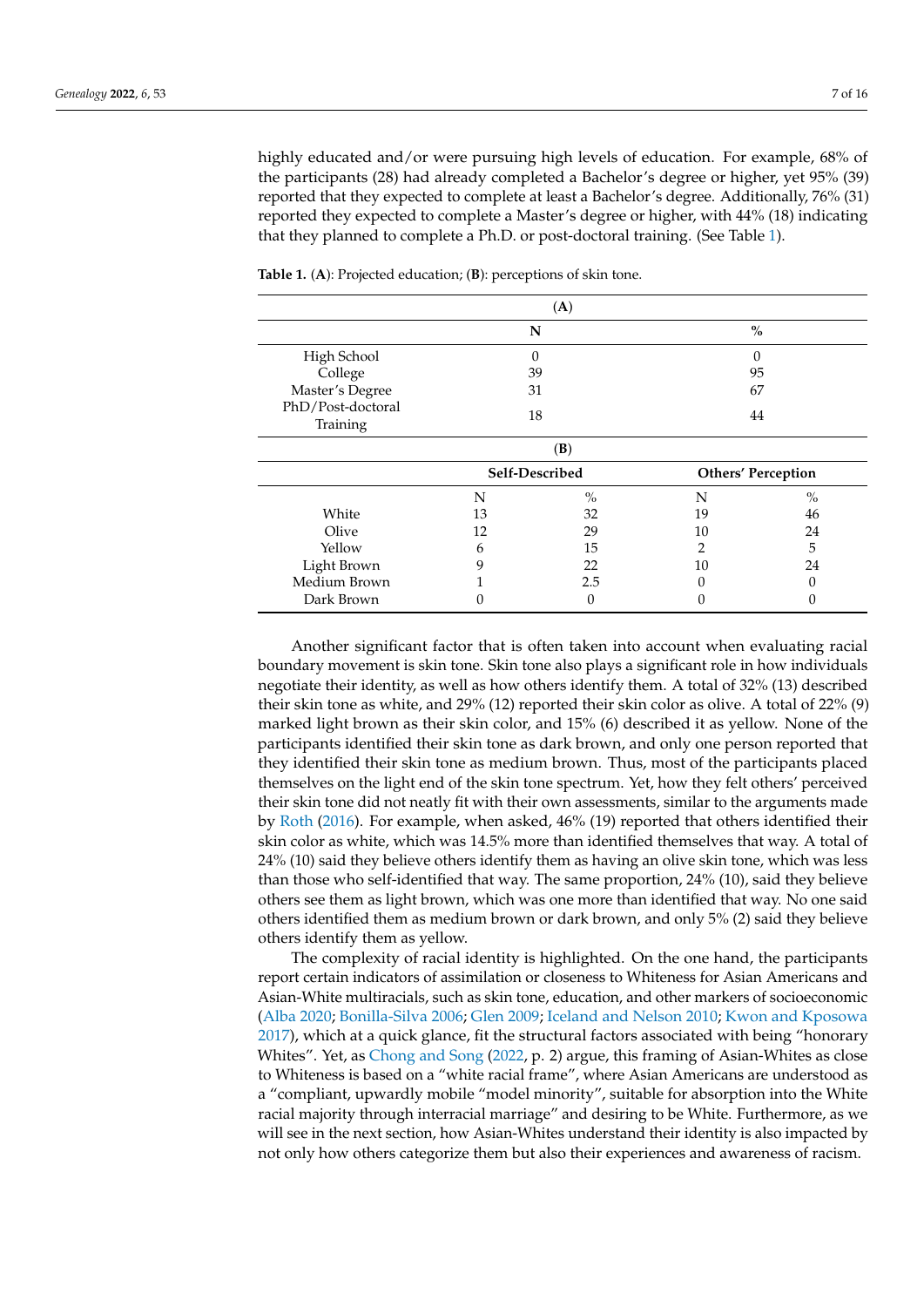## *4.2. Anti-Asian Hate and Racial Awareness*

While the Asian-Whites in this study fit some of the structural trends that are often cited as indicators of moving into Whiteness, in this section, we discuss how their racial awareness was affected by the recent rise in anti-Asian hate. By racial awareness, we mean Asian-White multiracials' feelings and thoughts about rates of racial discrimination, policies to address racism, and overall cognizance of racism. Our survey questions inquired into specific issues that reflect this racial awareness, and follow-up questions during the interviews revealed additional detail.

First and foremost, over 92% (37) of the respondents feel that anti-Asian hate has increased "a lot" or "near a lot" since the pandemic, while less than 1% of respondents felt it had not increased. In this question alone, we see how anti-Asian rhetoric during the pandemic heightened Asian-White multiracials' awareness of discrimination against Asian Americans. For example, Carrie, who prefers a multiracial identity, described how she felt afraid for her Asian American family members:

"It felt *so* nasty, and I felt really afraid. And for me, like, I'm just really worried about my grandparents mostly because they're old and they're frail. Already being worried about the pandemic . . . and then, who is going to mistreat my grandmother? . . . I was just really worried all the time and angry that someone would put her in a compromising situation".

Carrie describes how the daily racist rhetoric and increase in physical attacks on Asian Americans led to great concern for her family, particularly her grandmother. Similarly, Jude, Thai-White, described how he felt anti-Asian hate has increased, mentioning an incident with his cousins who are also multiracial Thai. They were confronted by a group of young White men on the upper west side of New York, who yelled, "the Asians are here" while making Ninja noises and coughing. In the in-depth interviews, overall, we particularly saw the attention to multiracials' concern for their Asian family members. Fears around racially motivated attacks on family were connected to palpable connections to Asian communities. Recurring news stories on attacks on Asian women, followed by the attack at the spa in Atlanta, Georgia, made these fears all too real [\(Chen](#page-13-25) [2022\)](#page-13-25). It is also important to highlight here that there was no clear correlation between those who felt anti-Asian hate had increased and those who felt Whites saw them as Asian. Among those respondents who felt anti-Asian hate had increased since the Coronavirus pandemic began, 29% (12) indicated that they felt White people perceived them as Asian, 24% (10) responded that they felt Whites perceived them as biracial, 22% (9) stated that they were perceived as White by other Whites, 14.5% (6) said they felt Whites perceived them as Latinx and only one felt that they were perceived as Pacific Islander by White people. In other words, the perception of the increase in anti-Asian hate *does not* only belong to those who are perceived as Asian and, therefore, it is not simply a matter of phenotype.

We also saw Asian-White multiracials' heightened awareness of racial discrimination translated into Asian-White multiracials having conversations about racism. Approximately 27% (11) said they had 1–3 conversations with family/friends about anti-Asian discrimination in the last six months, 29% (12) had 4–6 conversations, 17% (7) had 7–9 conversations, and 27% (11) had more than 10 conversations. This means the vast majority of respondents actively chose to have conversations about racism, and 44% reported that they had, on average, more than one conversation a month about Asian discrimination, a strong indication that they feel these conversations are important and pressing. We find the importance of these conversations is affirmed in how respondents feel about President Biden signing into law the "COVID-19 Hate Crimes Act" in May of 2021. This act was created in response to the increase in the violence against AAPI communities and provides greater resources and outreach on hate crimes related to COVID-19 [\(Sprunt](#page-14-23) [2021\)](#page-14-23). In our survey, respondents were asked if they felt this act was necessary, to which 46% (19) said it was "very necessary" and 14.5% (6) said "sort of necessary". Notably, only one person said it was *not* necessary, while 29% (12) reported they did not know enough about the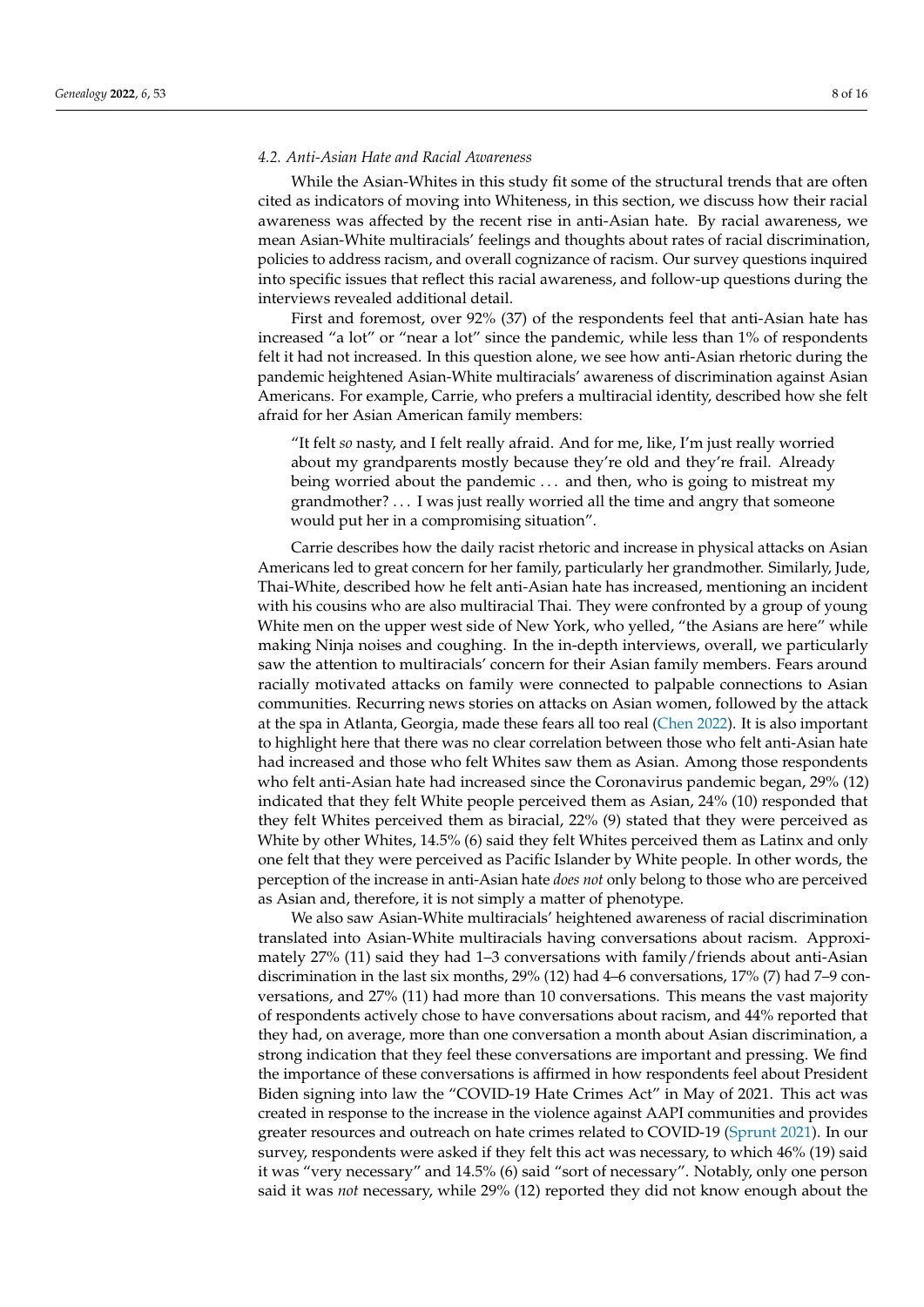bill to say one way or the other. Two people said they did not think the bill was necessary because they do not support law enforcement, in general, as a solution to violence. Thus, about 60% of respondents believe that the federal government should take direct action to address discrimination specific to AAPI communities and, at least, implicitly agree that AAPI communities are targeted for hate crimes. (See Table [2\)](#page-8-0).

<span id="page-8-0"></span>**Table 2.** Indicators of increased racial consciousness.

| Respondents Who Feel Increase In Anti-Asian Hate | 38 | 92 |
|--------------------------------------------------|----|----|
| 7+ Conversations about Racism/Month              |    | 44 |
| Feel "COVID-19 Hate Crimes Act" was Necessary    | 24 | 59 |
| Increase in Racial Awareness                     | つら | 60 |

A second set of questions inquired into participants' personal participation in fighting against racism, such as attending informational lectures or going to marches. This type of active participation was lower than support for the federal government's action but was still present. While our data on this topic are limited, it is interesting to note that some participants reported they chose to attend a march or rally during the pandemic: 70% (29) reported they had *not* attended a march or rally on racial discrimination before 2020, *but* 22% (9) attended an event on Asian discrimination *and* 36.5%(15) attended a BLM march/rally since 2020. While we cannot know for sure, there seems to be a correlation between the rise in anti-Asian hate and these Asian-White multiracials' active support for BLM. For example, Leah, Japanese-White, who participated in an interview, explicitly addressed the connection:

"I do think that it's linked. I think before I would feel very sad for these communities [Black and Brown] but I'm not a part of these communities so I could just live my life normally. But I think with the pandemic and a lot of the Asian discrimination, having this be brought to light. I think that, I, for the first time, in my life, experiencing fear because of who I was. And not just like, 'oh, it hurts my feelings when you say that' but actually I experienced fear. So I think that, it made me understand a little bit more . . . I can relate a little bit more [to Black and Brown communities.] I definitely think attending protests and stuff has given me more confidence to speak up or call people out".

Leah explains how the emphasis on her own identity and racial experiences brought on by the pandemic helped her feel more of a connection to the experiences of Black and Brown communities. Participants may also have been likely to attend a BLM because of the relative frequency of them during the pandemic, but we argue it is still revealing of their racial consciousness that these Asian-White respondents chose to participate in an event specific to Black communities. We examine the implications of this solidarity with Black communities more in the Discussion section.

One of the closing questions of the survey asks whether overall awareness and knowledge about racism has increased since the pandemic, to which the majority, at 60% (25), said yes. Interview data confirmed how the pandemic shaped feelings and thoughts on racism. Cassie, who has a Taiwanese father and White mother and prefers a biracial identity, expressed that recent social movements have made her more aware and pushed her to want to know more: "I'm still learning about stuff. I'm far from being, from knowing it all. I'm trying to become more informed. During the pandemic, and with the rise in all these movements, it has made me more knowledgeable". Similar sentiments were expressed by Henry, who has a Filipino mother and White father and identifies as Asian-White. Henry noticed a shift in his political stance, which moved "more left" since the rise in anti-Asian hate during the pandemic; he notes: "on the political spectrum I was definitely more right . . . my algorithm was from the right and now I am center left". The fact that Henry shifted his entire political ideology reflects how significantly racism during the pandemic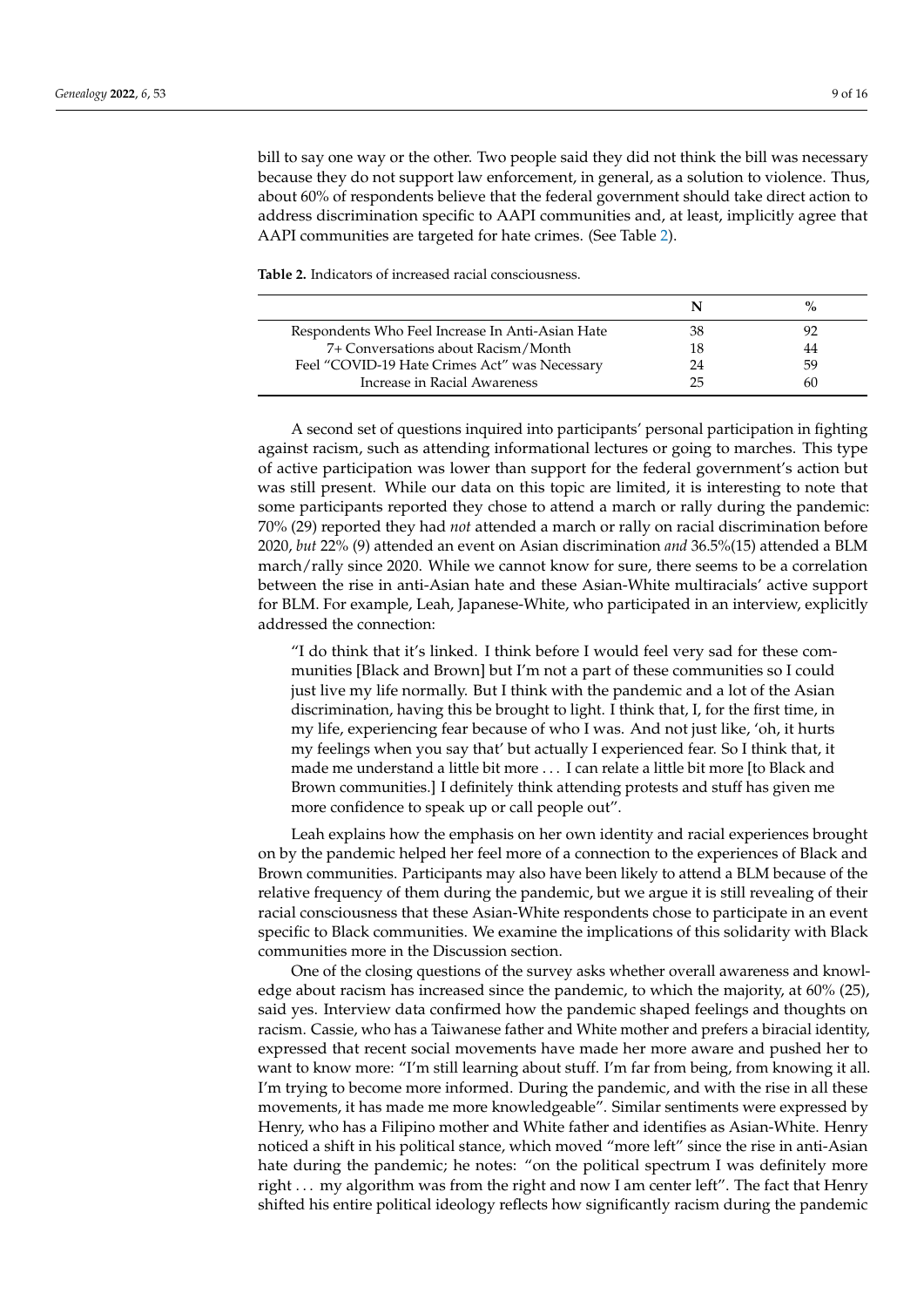affected some multiracials' views. Indeed, that over half of the participants feel their racial consciousness has shifted in some way indicates how much recent anti-Asian hate has had an impact. In the following section, we look at how this awareness of racial discrimination is connected to perceived closeness with White and Asian communities and participants' preferred racial identity.

### *4.3. Racial Group Closeness and Preferred Racial Identity*

We found that not only did our participants show an increased awareness of racism, but they also indicated a lack of closeness to Whites. When participants were asked what racial group they feel the strongest connection to, most did not indicate White: 63% (26) answered multiracial/mixed, while another 30% (12) said Asian/specific Asian ethnicity/nationality. Only 7% (3) claimed the strongest membership in White communities. When asked specifically to gauge how close they felt to Asian Americans, 54% (22) said they felt very close to Asian Americans, and 34% (14) felt somewhat close to Asian Americans, with only one person reporting that they felt not at all close. In contrast, when asked how close they feel to Whites, 39% reported they felt not at all close to Whites, and 39% (16) reported that they were somewhat close to Whites, while only 22% (8) reported they felt very close to Whites. Even among participants reporting feeling close to Whites, there was also a growing closeness to Asian communities, often one that was purposefully cultivated. For example, during an interview, Jude, whose mother is Thai-White and whose father is White grew up in a predominantly White neighborhood and attended a private school with mostly White students, reported feeling comfortable in White communities and is often perceived as White within these communities. Yet, he describes being drawn to Thai communities growing up, and, more recently, to Asian communities more generally:

"A senior friend told me to join (Pan-Asian student group) and I took on a leadership role kind of quickly . . . . and there I found my home . . . . and I don't know if I hadn't noticed it before but now I started to hear a bunch of stuff like this White girl who was close to my roommate was talking about a school trip to Taiwan and I heard her say 'I would never go to a place like that'".

Given that Jude had grown up in a White social world, his embrace of and closeness to the Asian American community was a journey he chose, moving from closeness to his Thai family and community in Thailand to joining the Pan-Asian student group in college to moving to China upon graduating from college in 2021. Yet, it also corresponded timewise with negative experiences he had with fellow White students' views of Asian countries and with the rise of anti-Asian hate across the country. Similarly, when interviewees were asked how racial discrimination impacted their identity, Carrie, Biracial White-Asian, described her thoughts about the impact of the anti-Asian hate in the following way:

"I think, like, uhm, just like having shared worries with other mixed race and Asian people has made me feel more Asian, I guess. Like, everyone being worried about their grandparents and that sort of thing".

These examples point to a shift in how these Asian-White participants relate to and connect with Asian communities and a push toward identifying with their Asian racial and ethnic identities.

Although we cannot claim direct causation, we believe awareness of racism and lack of closeness with Whites is connected to participants' racial identity. We know how the question about racial identity matters, such as preferred self-identification versus classification by others, so we asked participants about racial identity in several different ways [\(Roth](#page-14-22) [2016,](#page-14-22) [2018\)](#page-14-24). Overall, participants did not choose White as their racial identity. For example, when asked to choose one racial identity they would mark on official forms, 88% (36) chose biracial/multiracial/mixed. Only 10% chose Asian (4), and 2% chose White. When given the option of providing their preferred racial identity as an open-ended question, 81% (33) wrote multiracial (or equivalent) or their specific mixture of ethnicities, while the rest listed Asian or their specific Asian ethnicity. When participants were asked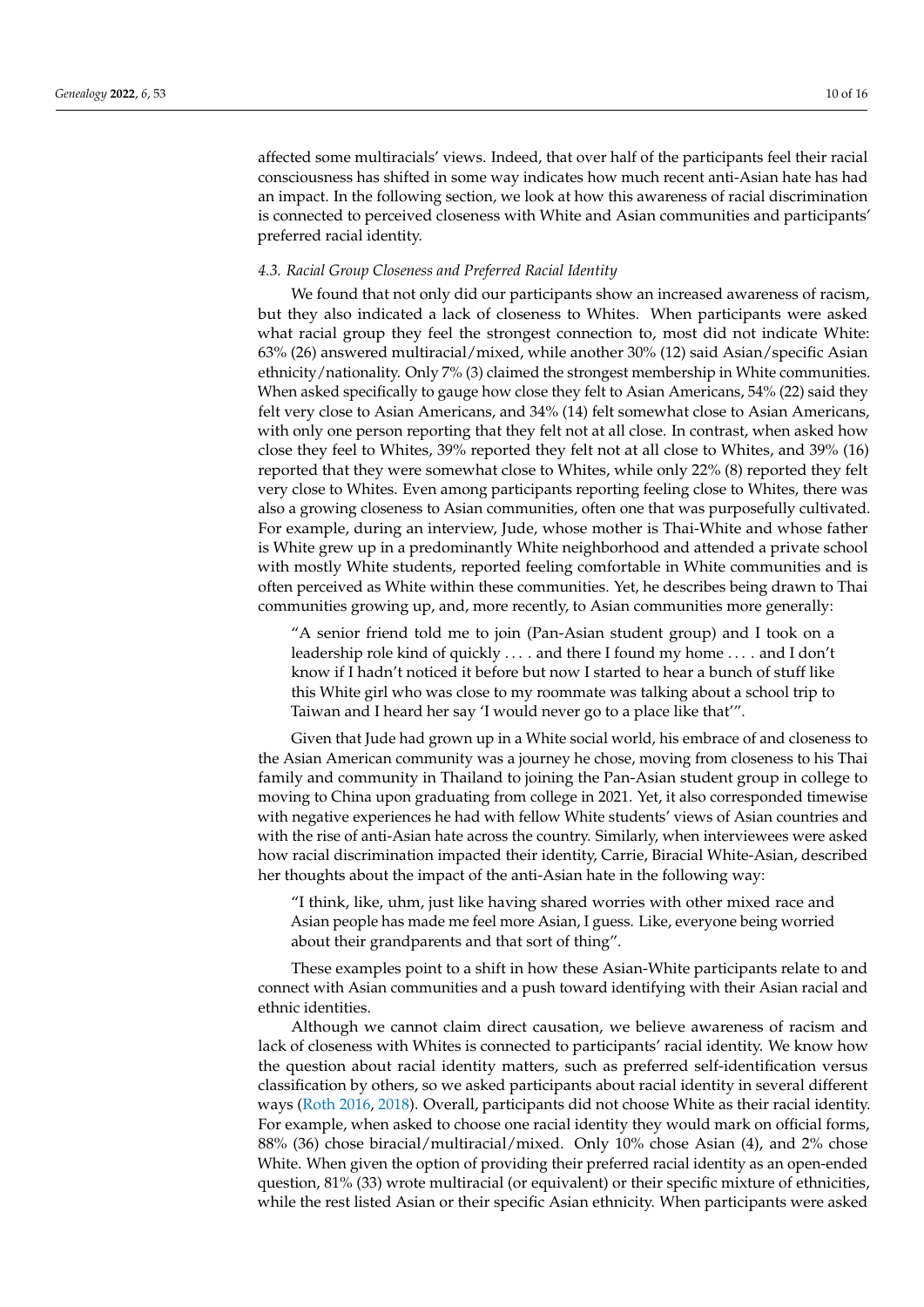how they believe others identify them racially, their responses also contradicted any pattern of moving toward Whiteness. For example, when asked how they assume Whites perceive them, 78% (32) said Whites would choose an identity other than White for them. For example, 37% (15) said Whites identified them as Asian/Pacific Islander, and 24% (10) said they were identified as biracial by Whites. A total of  $22\%$  (9) reported that Whites identified them as White, and 17% (7) said they were identified as Latinx. Regardless of how the question was asked, the participants overwhelmingly did not identify as White and embraced their Asian identity, either as part of a biracial identity or singularly as their Asian ethnicity. Participants also noted that their racial identity was important to them; 37 respondents (15) reported that their racial identity was extremely important to their sense of self, while only one said that it was not important. For example, Leah, who has a Japanese mother and a White father, firmly identifies as mixed. When asked why she prefers this racial identity, she discussed how other identities did not fit:

 $\ldots$  even calling yourself Japanese American, that's what the children of immigrants also call themselves that. I think that's also true of me but I don't usually say that. Uhm, I don't know, it felt weird. I'm not sure what I can claim, you know. Like during Asian American heritage month, it's like, I feel like I'm part of it but I'm not sure if I can say that. I feel like mixed is the most accurate, other people who are mixed race, I feel like I relate to them so much. I want to be immediately understood".

Most participants preferred affiliation with multiracial and did not identify as White. We know that racial identities are multidimensional and increasingly divergent with changing societal trends, from immigration to interracial marriage to social movements [\(Campbell](#page-13-26) [et al.](#page-13-26) [2016\)](#page-13-26). Our findings suggest that the increased anti-Asian hate and violence, flamed by the racist characterization of the pandemic as a Chinese virus, affected participants' feelings of racial group membership and racial identity. (See Table [3\)](#page-10-0).

#### <span id="page-10-0"></span>**Table 3.** Preferred racial identity.

|                            | N  | $\%$ |
|----------------------------|----|------|
| Biracial/Multiracial/Mixed | 36 | 88   |
| Asian/Pacific Islander     |    | 10   |
| White                      |    |      |

### **5. Discussion**

In our results above, we show how Asian-Whites, on many indicators, do look like they are nearing Whites on the racial hierarchy. Yet, a cursory look at structural indicators glosses over meaningful and significant ways that the recent spike in anti-Asian hate affected how participants' racial awareness shifted as well as how close they feel to Whites and their preferred racial identity. We now turn to discuss the broader implications of these results in two interrelated manners: (1) how does an evaluation of Asian-White multiracials' racial awareness affect their projected movement into Whiteness; and (2) how has the recent rise in anti-Asian hate (re)racialized Asian Americans and therefore Asian-White multiracials?

#### *5.1. (Re)Racialization of AAPI Communities*

As noted in our introduction, much of the work on racial and ethnic group shifts, either via assimilation or via racial boundary crossing/movement, uses variables such as education, income, residence, and intermarriage as the key indicators [\(Alba](#page-12-1) [2020;](#page-12-1) [Bonilla-](#page-12-2)[Silva](#page-12-2) [2006;](#page-12-2) [Gallagher](#page-13-3) [2004\)](#page-13-3). For example, based on such indicators, [Bonilla-Silva](#page-12-2) [\(2006\)](#page-12-2) suggests that some Asian American communities and Asian multiracial communities, especially those with a light(er) skin tone, will become "White" or "Honorary White" while others will fall into a "Collective Black". While these variables do undoubtedly tell us much about mobility and changes in status on the racial hierarchy, there may be an overreliance on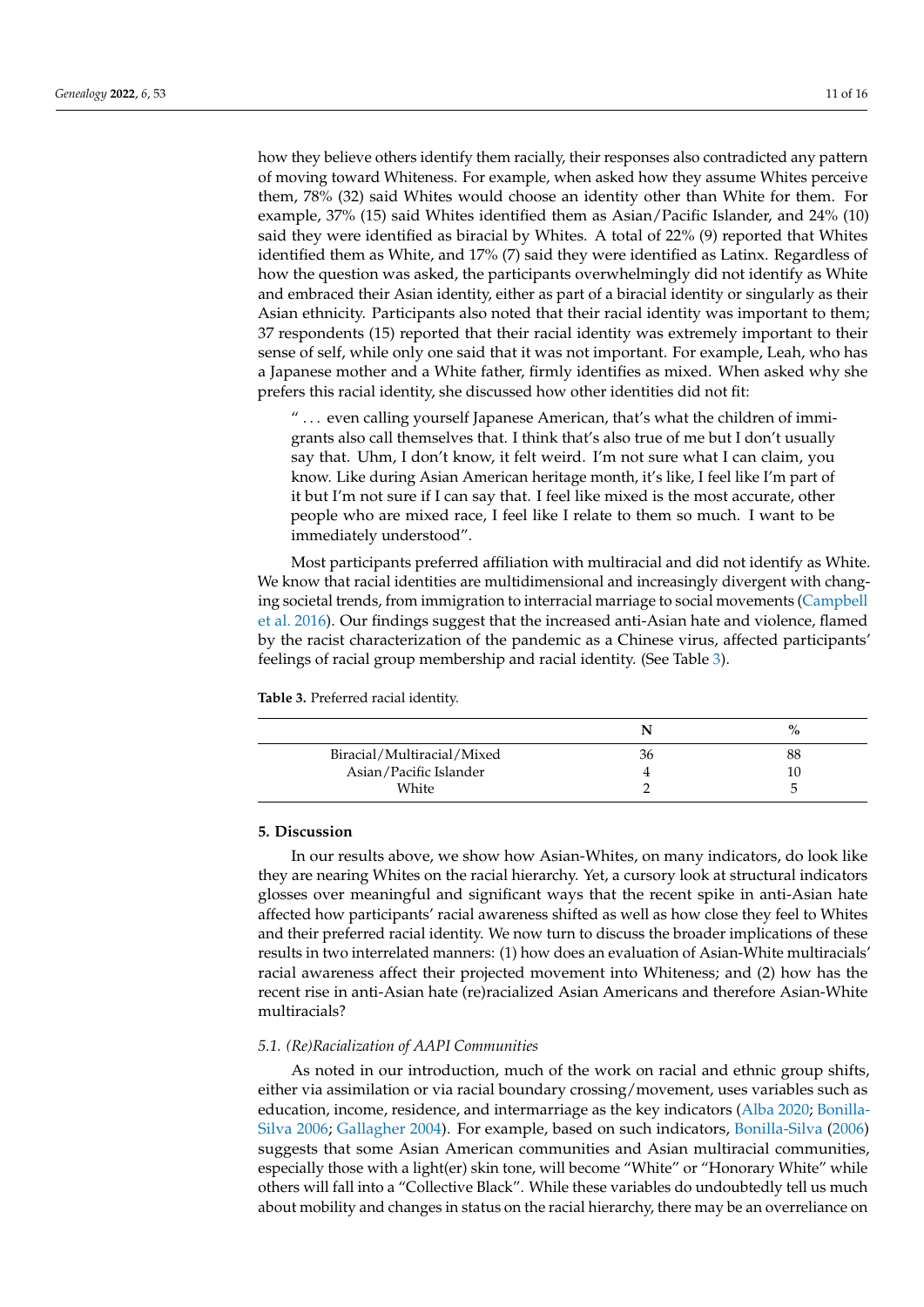these variables in assessing movement into Whiteness. In addition to looking at structural indicators, a group's beliefs on race would also have to change, or in other words, to become fully "honorary" White, the group would have to think more like White people. Indeed, Bonilla-Silva also suggests that a group's upward mobility would have to be matched with a change in racial attitudes; he writes: "That is, honorary whites may be classifying themselves as 'White' or believing they are better than the 'collective Black'. If this is happening, this group should also be in the process of developing White-like racial attitudes befitting their new social position and differentiating (distancing) themselves from the 'collective black'" [\(Gallagher](#page-13-3) [2004,](#page-13-3) p. 937). We refer to this shift in thoughts on race and racism as *racial logics.*

In a previous study that examined the racial logics of Asian-White multiracials, one of the authors of this paper, [Strmic-Pawl](#page-14-2) [\(2016\)](#page-14-2), reveals how Asian-Whites exhibit racial logics similar to Whites. She built upon research on White racial ideologies by scholars such as [Bonilla-Silva](#page-12-2) [\(2006\)](#page-12-2), [Doane](#page-13-27) [\(2003\)](#page-13-27), and [Hale](#page-13-28) [\(2010\)](#page-13-28) to identify White racial logics with which Asian-White multiracials tend to align: a sense of "feeling normal" and non-racialized, a perception that residential segregation among Whites is natural, and a belief that racism in contemporary society is not a massive barrier to people of color. Based on their adoption of these White racial logics, strmic-pawl thus described Asian-White multiracials' status on the racial hierarchy as "White Enough" rather than "Honorary White". "White Enough" more accurately captures how "Asian-Whites are White enough on most occasions to feel normal and attain the benefits of White networks, but their Asianness can still be highlighted at will by others" [\(Strmic-Pawl](#page-14-2) [2016,](#page-14-2) p. 90). Indeed, what we saw over the course of the pandemic was how Asianness was "highlighted at will" by Whites and how Asian Americans were re-racialized as deviant. In this vein, we see anti-Asian hate spurred by the pandemic as a racist racial project [\(Omi and Winant](#page-14-25) [2014\)](#page-14-25). This racist racial project then connected to a shift in Asian-Whites' racial awareness and movement *away* from White racial logics. Moreover, we also saw the potential for AAPI communities to align themselves (more) with the fight for justice through their attendance at Black Lives Matter events. Recent conversations on how AAPI communities are coalition building with Black Lives Matter while Black communities are supporting "Stop Asian Hate" and related events support our finding that Asian-White multiracials are *not aligned* with the majority of Whites who lack support for BLM [\(Asian American Advocacy Fund](#page-12-4) [n.d.;](#page-12-4) [Browning and Chen](#page-12-5) [2021;](#page-12-5) [Horowitz](#page-13-29) [2021;](#page-13-29) [Song and O'Donnell](#page-14-26) [2021\)](#page-14-26). If this trend were to continue, it would pose a significant rupture in the projection of Asian-White multiracials merging into Whiteness.

The anti-Asian hate, largely spurred by the hate rhetoric and racialization of COVID as the "China virus", was directed at all Asians, regardless of ethnicity, including Asian-White multiracials. We thus saw how this racial discrimination was linked to participants embracing their Asianness, feeling distance from Whites, and identifying as multiracial (not White). It is, therefore, possible that Asian-White multiracials are undergoing a (re)racialization as further from Whiteness. Racialization is a layered process in which race and ethnicity are combined with changing social, economic, and demographic realities to construct racial groups in ways that benefit Whites. Just as Middle Easterners were racialized as Brown, foreign, and more specifically as anti-American Muslim terrorists after 9/11 [\(Beydoun](#page-12-6) [2018;](#page-12-6) [Zopf](#page-15-4) [2018\)](#page-15-4), Asians went from "model minority" and arguably "honorary White" right back to being perceived as a "foreign virus" or "disease" as a result of the Coronavirus global pandemic. These are markedly the same racialized stereotypes Asian immigrants struggled against in the 19th and early 20th centuries.

While we are still early in documenting the myriad effects of how the pandemic affected monoracial and multiracial AAPI communities, there are already many studies that align with our findings. For example,  $Wu$  et al. [\(2021\)](#page-15-5) document the disproportionate impact on the mental health of Asians and Asian Americans; [Roberto et al.](#page-14-27) [\(2020\)](#page-14-27) theorize how Asian communities have been "othered" and the negative treatment they have faced; [Wang et al.](#page-14-28) [\(2021\)](#page-14-28) show how Chinese communities in France have united in taking more activist roles against racism; and [Elias et al.](#page-13-30) [\(2021\)](#page-13-30) "contextualize racism under COVID-19"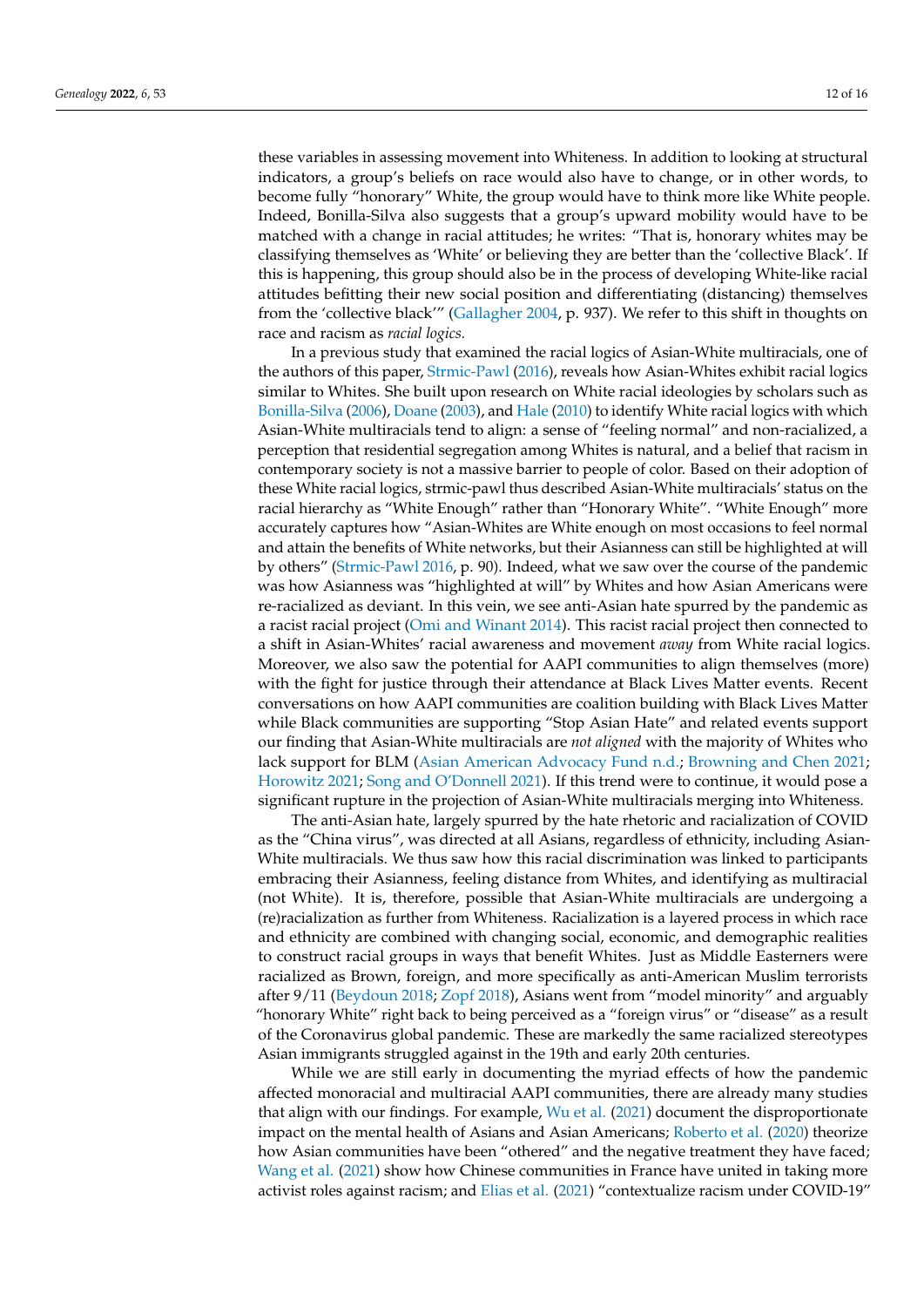to show the effects of the increase in pandemic-related racism on group relations and boundaries. Furthermore, the newly drawn boundaries between Asian Americans and Whites are supported by research on Asian Americans that shows how an increase in felt racial discrimination against one's group is highly linked to more restrictive group boundaries [\(Casarez et al.](#page-13-31) [2022;](#page-13-31) [Gibson](#page-13-32) [2022\)](#page-13-32). We thus argue that Asian multiracials' intermediary status on the racial hierarchy can be radically shifted at any moment in relation to emerging racist racial projects, which is what occurred during the pandemic. We also argue that this finding has broader implications for the status of mixed people globally as backlashes against progress occur across different national contexts.

## *5.2. Limitations and Future Research*

We recognize that our findings are limited by our reliance on a survey that was mostly composed of closed-ended questions. While the survey resulted in a large response rate, it limited the types of questions we could ask. However, we were able to ask some questions that reflected temporal shifts in thinking by referring to pre and post pandemic. We also conducted five follow-up interviews that resulted in the affirmation of our survey findings. Our data thus serve as an important indication and step in the direction of further research that needs to occur. We suggest several particular areas for future research: comparisons between Asian-White multiracials of different class statuses as it is possible those of a lower SES may feel this shift in their racial consciousness even more acutely; comparisons among Asian-White multiracials and other mixed Asian communities to see the effects of recent anti-Asian hate on non-White multiracial Asians; and investigations into how Asian-White multiracials may be more supportive of BLM and related movements in connection with their own experiences of anti-Asian hate.

**Author Contributions:** H.S.-P. and E.C.C. conceptualized the idea for this article. H.S.-P. conducted the survey while E.C.C. and H.S.-P. conducted in-depth interviews. All authors, E.C.C., S.L. and H.S.-P. conducted formal analysis, curated references, and collaboratively wrote the original draft and made final edits. All authors have read and agreed to the published version of the manuscript.

**Funding:** This research received no external funding.

**Institutional Review Board Statement:** The study was approved by the Institutional Review Board of Manhattanville College IRB Protocol #2021/FF006.

**Informed Consent Statement:** Informed consent was obtained from all subjects involved in the study. Hunter College IRB Protocol # 2017-0520 Manhattanville College IRB Protocol #2021/FF006.

**Data Availability Statement:** The data presented in this study are available on request from the corresponding author.

**Conflicts of Interest:** The authors declare no conflict of interest.

## **References**

- <span id="page-12-1"></span>Alba, Richard. 2020. *The Great Demographic Illusion: Majority, Minority, and the Expanding American Mainstream*. Princeton: Princeton University Press.
- <span id="page-12-4"></span>Asian American Advocacy Fund. n.d. Asians for Black Lives. Available online: [https://www.asianamericanadvocacyfund.org/asians](https://www.asianamericanadvocacyfund.org/asians-for-black-lives)[for-black-lives](https://www.asianamericanadvocacyfund.org/asians-for-black-lives) (accessed on 14 January 2022).
- <span id="page-12-0"></span>BBC News. n.d. President Trump Calls Coronavirus 'Kung Flu'. Available online: [https://www.bbc.com/news/av/world-us-canada-](https://www.bbc.com/news/av/world-us-canada-53173436)[53173436](https://www.bbc.com/news/av/world-us-canada-53173436) (accessed on 14 January 2022).

<span id="page-12-6"></span>Beydoun, Khaled A. 2018. *American Islamophobia: Understanding the Roots and Rise of Fear*. Berkeley: University of California Press.

- <span id="page-12-2"></span>Bonilla-Silva, Eduardo. 2006. *Racism without Racists: Color-Blind Racism and the Persistence of Racial Inequality in the United States*. Lanham: Rowman & Littlefield Publishers.
- <span id="page-12-5"></span>Browning, Kellen, and Brain X. Chen. 2021. In fight against violence, Asian and Black Activists Struggle to Agree. *The New York Times*. December 19. Available online: <https://www.nytimes.com/2021/12/19/us/black-asian-activists-policing-disagreement.html> (accessed on 7 May 2022).
- <span id="page-12-3"></span>Budiman, Abby, and Neil G. Ruiz. 2021. Key Facts about Asian Americans, a Diverse and Growing Population. Pew Research Center. Available online: <https://www.pewresearch.org/fact-tank/2021/04/29/key-facts-about-asian-americans/> (accessed on 11 January 2022).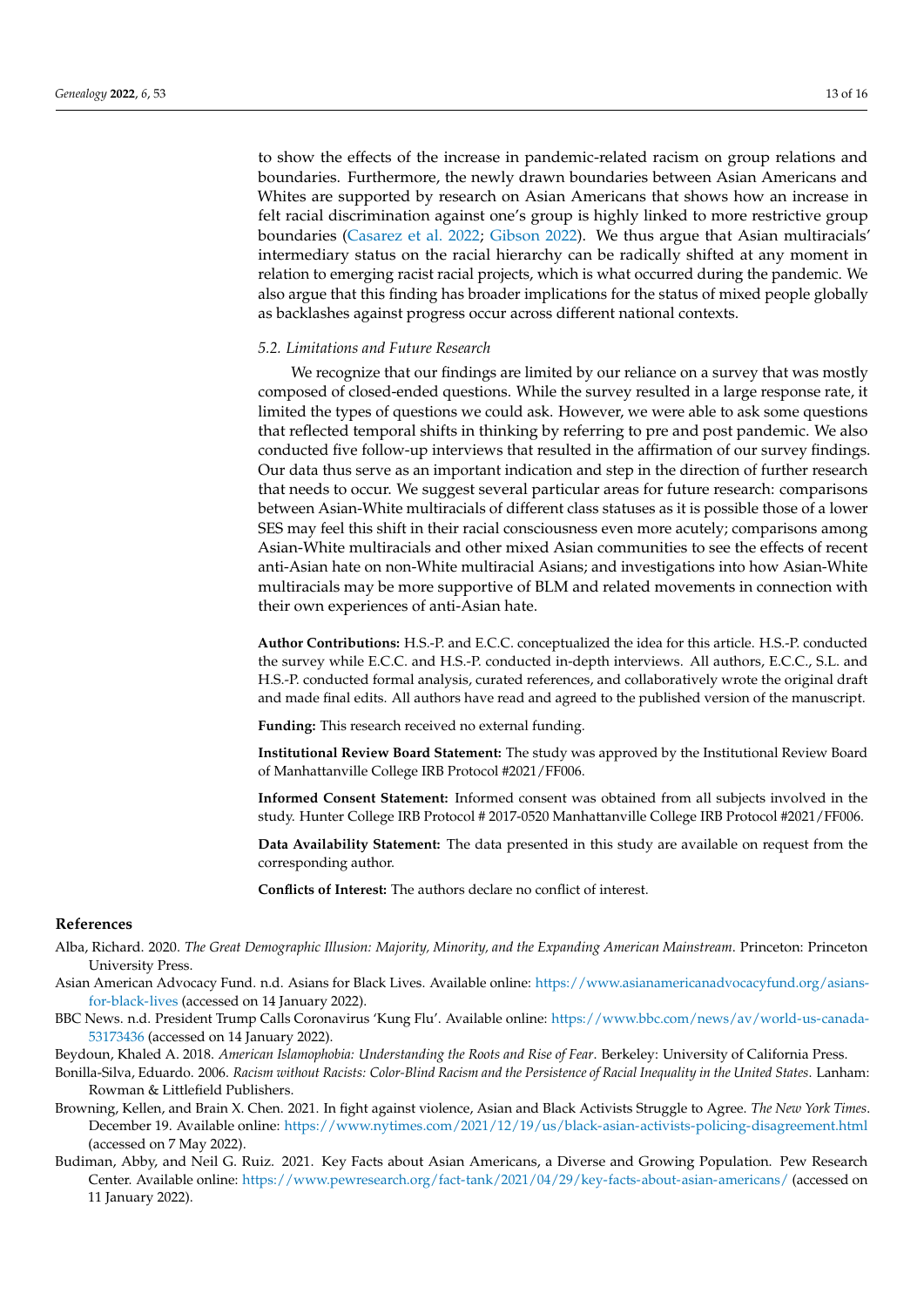- <span id="page-13-26"></span>Campbell, Mary E., Jenifer L. Bratter, and Wendy D. Roth. 2016. Measuring the Diverging Components of Race: An Introduction. *American Behavioral Scientist* 60: 381–89. [\[CrossRef\]](http://doi.org/10.1177/0002764215613381)
- <span id="page-13-31"></span>Casarez, Raul S., Allan Farrell, Jenifer L. Bratter, Xiaorui Zhang, and Sharan Kaur Mehta. 2022. Becoming Asian (American)? Inter-ethnic differences in racial, ethnic, and American Identities for Asian American Adults. *Ethnicities*, *Online First*. [\[CrossRef\]](http://doi.org/10.1177/14687968221092769)
- <span id="page-13-5"></span>Chan, Sucheng, ed. 1991. The Exclusion of Chinese Women. In *Entry Denied: Exclusion and the Chinese Community in America, 1882–1943*. Philadelphia: Temple University Press, pp. 94–146.

<span id="page-13-9"></span>Chang, Sharon H. 2016. *Raising Mixed Race: Multiracial Asian Children in a Post-Racial World*. New York: Routledge.

- <span id="page-13-15"></span>Chen, Jacqueline M., Nour S. Kteily, and Arnold K. Ho. 2018. Whose Side Are You On? Asian Americans' Mistrust of Asian—White Biracials Predicts More Exclusion From the Ingroup. *Personality and Social Psychology Bulletin* 45: 827–41. [\[CrossRef\]](http://doi.org/10.1177/0146167218798032)
- <span id="page-13-25"></span>Chen, Michelle. 2022. 'She Could Have Been Your Mother': Anti-Asian Racism a Year After Atlanta Spa Shootings. *The Guardian*. March 16. Available online: [https://www.theguardian.com/us-news/2022/mar/16/anti-asian-racism-atlanta-spa-shootings](https://www.theguardian.com/us-news/2022/mar/16/anti-asian-racism-atlanta-spa-shootings-anniversary)[anniversary](https://www.theguardian.com/us-news/2022/mar/16/anti-asian-racism-atlanta-spa-shootings-anniversary) (accessed on 16 April 2022).
- <span id="page-13-17"></span>Childs, Erica Chito. 2005. *Navigating Interracial Borders: Black-White Couples and Their Social Worlds*. New Brunswick: Rutgers University Press.
- <span id="page-13-6"></span>Childs, Erica Chito. 2009. *Fade to Black to White: Interracial Images in Popular Culture*. Lanham: Rowman & Littlefield.
- <span id="page-13-18"></span>Childs, Erica Chito. 2014. A Global Look at Mixing: Problems, Pitfalls and Possibilities. *Journal of Intercultural Studies* 35: 677–88. [\[CrossRef\]](http://doi.org/10.1080/07256868.2014.968305)
- <span id="page-13-13"></span>Childs, Erica Chito, Alyssa Lyons, and Stephanie Laudone. 2021. Migrating mixedness: Exploring mixed identity development in New York City. *Journal of Ethnic and Migration Studies* 47: 782–801. [\[CrossRef\]](http://doi.org/10.1080/1369183X.2019.1654153)
- <span id="page-13-1"></span>Chiu, Allyson. 2020. China Has Blood on Its Hands': Fox News Hosts Join Trump in Blame-Shifting. *Washington Post*, March 19.
- <span id="page-13-0"></span>Cho, Hyunyi, Wenbo Li, Julie Cannon, Rachel Lopez, and Chi (Chuck) Song. 2021. Testing Three Explanations for Stigmatization of People of Asian Descent during COVID-19: Maladaptive Coping, Biased Media Use or Racial Prejudice? *Ethnicity and Health* 26: 94–109. [\[CrossRef\]](http://doi.org/10.1080/13557858.2020.1830035)
- <span id="page-13-10"></span>Chong, Kelly H. 2021. *Love Across Borders: Asian Americans, Race, and the Politics of Intermarriage and Family-Making*. New York: Routledge.
- <span id="page-13-14"></span>Chong, Kelly H., and Miri Song. 2022. Interrogating the 'White Leaning' Thesis of White-Asian Multiracials. *Social Sciences* 11: 118. [\[CrossRef\]](http://doi.org/10.3390/socsci11030118)
- <span id="page-13-8"></span>Chou, Rosalind S., and Joe R. Feagin. 2015. *Myth of the Model Minority: Asian Americans Facing Racism*, 2nd ed. New York: Routledge.
- <span id="page-13-19"></span>Cohn, D'Vera, Anna Brown, and Mark Hugo Lopez. 2021. *Census Questions and Americans' Identities*. Pew Research Center's Social & Demographic Trends Project. Washington, DC: Pew Research Center.
- <span id="page-13-21"></span>Collins, Patricia Hill. 1990. *Black Feminist thought: Knowledge, Consciousness, and the Politics of Empowerment*. Boston: Unwin Hyman.
- <span id="page-13-7"></span>Curington, Celeste Vaughan. 2016. Rethinking Multiracial Formation in the United States: Toward an Intersectional Approach. *Sociology of Race and Ethnicity* 2: 27–41. [\[CrossRef\]](http://doi.org/10.1177/2332649215591864)
- <span id="page-13-20"></span>Davenport, Lauren D. 2016. The Role of Gender, Class, and Religion in Biracial Americans' Racial Labeling Decisions. *American Sociological Review* 81: 57–84. [\[CrossRef\]](http://doi.org/10.1177/0003122415623286)
- <span id="page-13-27"></span>Doane, Ashley W. 2003. *White Out: The Continuing Significance of Racism*. New York: Routledge.
- <span id="page-13-30"></span>Elias, Amanuel, Jehonathan Ben, Fethi Mansouri, and Yin Paradies. 2021. Racism and Nationalism during and beyond the COVID-19 Pandemic. *Ethnic and Racial Studies* 44: 783–93. [\[CrossRef\]](http://doi.org/10.1080/01419870.2020.1851382)

<span id="page-13-4"></span>Espiritu, Yen. 2000. *Asian American Women and Men: Labor, Laws and Love*. Walnut Creek: AltaMira Press.

- <span id="page-13-3"></span>Gallagher, Charles A. 2004. Racial Redistricting: Expanding the Boundaries of Whiteness. In *The Politics of Multiracialism: Challenging Racial Thinking*. Albany: State University of New York Press, pp. 59–76.
- <span id="page-13-32"></span>Gibson, Ryan. 2022. Does the Perception of Discrimination Impact Asian American Boundaries? An Analysis of Group Threat and Closure Ideology. *Ethnic and Racial Studies*, 1–28. [\[CrossRef\]](http://doi.org/10.1080/01419870.2021.2015417)
- <span id="page-13-23"></span>Glen, Evelyn Nakano. 2009. *Shades of Difference: Why Skin Color Matters*. Stanford: Stanford University Press.
- <span id="page-13-28"></span>Hale, Grace Elizabeth. 2010. *Making Whiteness: The Culture of Segregation in the South, 1890–1940*. New York: Vintage.
- <span id="page-13-22"></span>Haraway, Donna. 1991. Situated Knowledge: The science question in feminism and the privilege of partial perspective. *Feminist Studies* 14: 575–99. [\[CrossRef\]](http://doi.org/10.2307/3178066)
- <span id="page-13-12"></span>Harris, David, and Jeremiah Sim. 2002. Who Is Multiracial? Assessing the Complexity of Lived Race. *American Sociological Review* 67: 614. [\[CrossRef\]](http://doi.org/10.2307/3088948)
- <span id="page-13-29"></span>Horowitz, Juliana Menasce. 2021. *Support for Black Lives Matter Decline after George Floyd Protests, but Has Remained Unchanged Since*. Washington, DC: Pew Research Center.
- <span id="page-13-2"></span>Hswen, Yulin, Xiang Xu, Anna Hing, Jared B. Hawkins, John S. Brownstein, and Gilbert C. Gee. 2021. Association of "#covid19" versus "#chinesevirus" with Anti-Asian Sentiments on Twitter: March 9–23, 2020. *American Journal of Public Health* 111: 56–964.
- <span id="page-13-24"></span>Iceland, John, and Kyle Anne Nelson. 2010. The Residential Segregation of Mixed-Nativity Married Couples. *Demography* 47: 869–93. [\[CrossRef\]](http://doi.org/10.1007/BF03213731) [\[PubMed\]](http://www.ncbi.nlm.nih.gov/pubmed/21308562)
- <span id="page-13-11"></span>Khanna, Nikki. 2004. The Role of Reflected Appraisals in Racial Identity: The Case of Multiracial Asians. *Social Psychology Quarterly* 67: 115–31. Available online: <http://www.jstor.org/stable/3649082> (accessed on 1 September 2021).
- <span id="page-13-16"></span>Kim, Nadia. 2007. Critical Thoughts on Asian American Assimilation in the Whitening Literature. *Social Forces* 86: 561–74.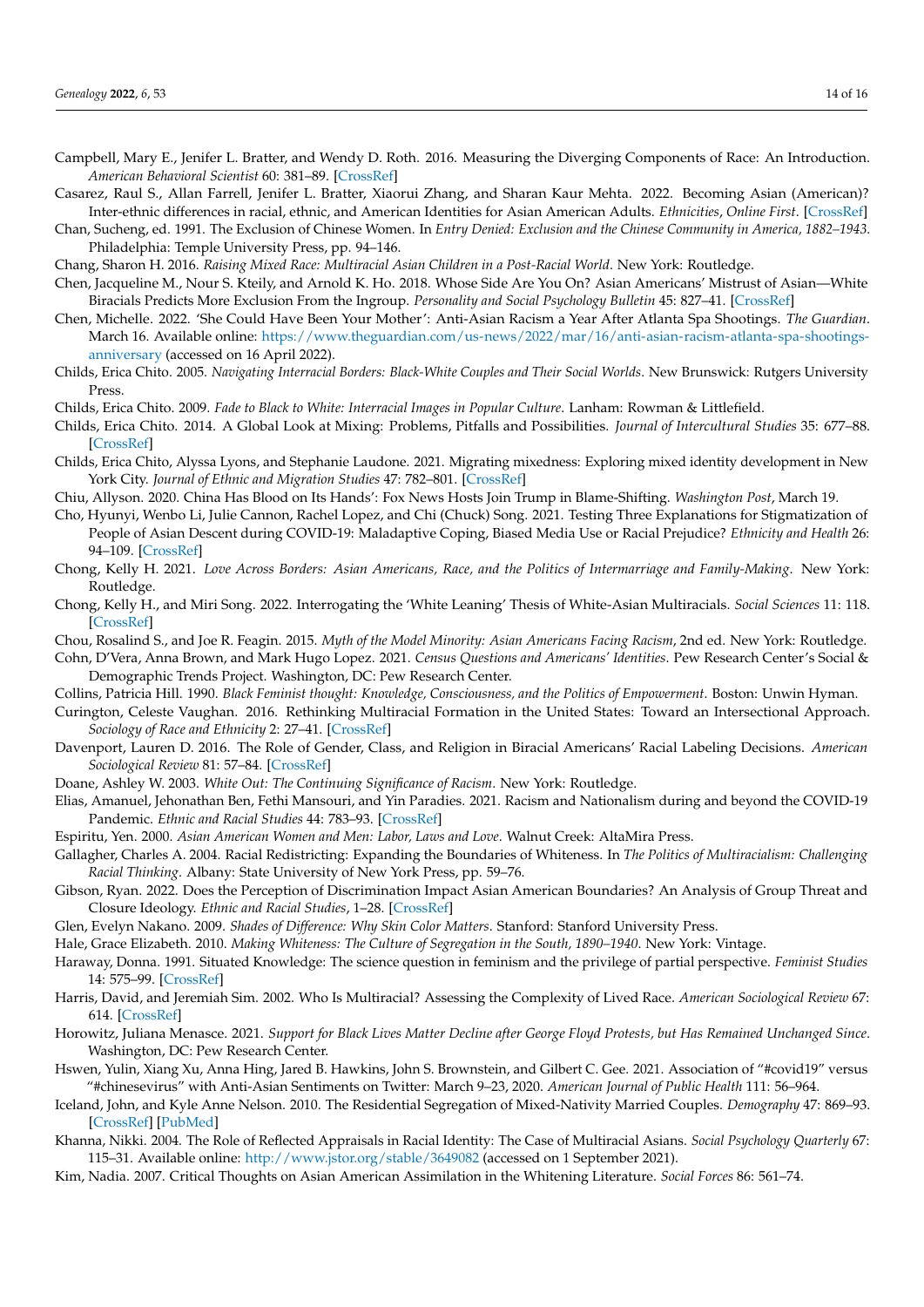- <span id="page-14-20"></span>Kim, Nadia. 2016. Critical Thoughts on the Asian American Assimilation in the Whitening Literature. In *Contemporary Asian Americans: A Multi-Disciplinary Reader*, 3rd ed. Edited by Min Zhou and Anthony Christian Ocampo. New York: NYU Press.
- <span id="page-14-15"></span>Kwon, Ronald, and Augustine Kposowa. 2017. Shifting Racial Hierarchies: An Analysis of Residential Segregation among Multi-Racial and Mono-Racial Groups in the United States. *Population Studies* 71: 83–99. [\[CrossRef\]](http://doi.org/10.1080/00324728.2016.1254813)
- <span id="page-14-16"></span>Lee, Jennifer, and Frank D. Bean. 2010. *The Diversity Paradox: Immigration and the Color Line in Twenty-First Century America*. New York: Russell Sage Foundation. Available online: <http://www.jstor.org/stable/10.7758/9781610446617> (accessed on 1 September 2021).
- <span id="page-14-4"></span>Lee, Jennifer C., and Samuel Kye. 2016. Racialized Assimilation of Asian Americans. *Annual Review of Sociology* 42: 253–73. [\[CrossRef\]](http://doi.org/10.1146/annurev-soc-081715-074310) Litam, Stacey Diane Arañez, and Christian D. Chan. 2021. Grounded Theory of Asian American Activists for #BlackLivesMatter. *The*
- <span id="page-14-8"></span>*Professional Counselor* 11: 400–22.
- <span id="page-14-14"></span>Livingston, Gretchen, and Anna Brown. 2017. *Intermarriage in the U.S. 50 Years after Loving v. Virginia*. Washington, DC: Pew Research Center.
- <span id="page-14-9"></span>Merseth, Julie Lee. 2018. Race-ing solidarity: Asian Americans and support for Black Lives Matter, Politics, Groups, and Identities. *Politics, Groups, and Identities* 6: 337–56. [\[CrossRef\]](http://doi.org/10.1080/21565503.2018.1494015)
- <span id="page-14-11"></span>Min, Pyong Gap. 2006. *Asian Americans: Contemporary Trends and Issues*. Thousand Oaks: Pine Forge Press.
- <span id="page-14-17"></span>Miyawaki, Michael. 2015. Expanding Boundaries of Whiteness? A Look at the Marital Patterns of Part-White Multiracial Groups. *Sociological Forum* 30: 995–1016. [\[CrossRef\]](http://doi.org/10.1111/socf.12205)
- <span id="page-14-5"></span>Ng, Jennifer, Yoon Pak, and Xavier Hernandez. 2016. Beyond the Perpetual Foreigner and Model Minority Stereotypes: A Critical Examination of How Asian Americans Are Framed. In *Contemporary Asian Americans: A Multi-Disciplinary Reader*, 3rd ed. Edited by Min Zhou and Anthony Christian Ocampo. New York: NYU Press.
- <span id="page-14-25"></span>Omi, Michael, and Howard Winant. 2014. *Racial Formation in the United States*, 3rd ed. New York: Routledge.
- <span id="page-14-6"></span>Ông, Như-Ngọc T., and David S. Meyer. 2008. Protest and Political Incorporation: Vietnamese American Protests in Orange County, California, 1975–2001. *Journal of Vietnamese Studies* 3: 78–107. [\[CrossRef\]](http://doi.org/10.1525/vs.2008.3.1.78)
- <span id="page-14-19"></span>Parker, Kim, Juliana Menasce Horowitz, Rich Morin, and Mark Hugo Lopez. 2015. The Many Dimension of Hispanic Racial Identity [Multiracial in America: Proud, Diverse and Growing in Numbers]. Retrieved from Pew Research Center, Social & Demographic Trends Website. Available online: <https://www.pewsocialtrends.org/2015/06/11/chapter-7-the-many-dimensions> (accessed on 1 September 2021).
- <span id="page-14-12"></span>Pew Research Center. 2015. *Multiracial in America*. Washington, DC: Pew Research Center.
- <span id="page-14-27"></span>Roberto, Katherine J., Andrew F. Johnson, and Beth M. Rauhaus. 2020. Stigmatization and Prejudice during the COVID-19 Pandemic. *Administrative Theory & Praxis* 42: 364–78.
- <span id="page-14-22"></span>Roth, Wendy D. 2016. The Multiple Dimensions of Race. *Ethnic & Racial Studies* 39: 1310–38. [\[CrossRef\]](http://doi.org/10.1080/01419870.2016.1140793)
- <span id="page-14-24"></span>Roth, Wendy D. 2018. Unsettled Identities amid Settled Classifications? Toward a Sociology of Racial Appraisals. *Ethnic & Racial Studies* 41: 1093–112. [\[CrossRef\]](http://doi.org/10.1080/01419870.2018.1417616)
- <span id="page-14-1"></span>Ruiz, Neil G., Khadijah Edwards, and Mark Hugo Lopez. 2021. One-Third of Asian Americans Fear Threats, Physical Attacks and Most Say Violence against Them Is Rising. Pew Research Center. Available online: [https://www.pewresearch.org/fact-tank/2021/04/](https://www.pewresearch.org/fact-tank/2021/04/21/one-third-of-asian-americans-fear-threats-physical-attacks-and-most-say-violence-against-them-is-rising/) [21/one-third-of-asian-americans-fear-threats-physical-attacks-and-most-say-violence-against-them-is-rising/](https://www.pewresearch.org/fact-tank/2021/04/21/one-third-of-asian-americans-fear-threats-physical-attacks-and-most-say-violence-against-them-is-rising/) (accessed on 18 January 2022).
- <span id="page-14-13"></span>Saenz, Rogelio, Sean-Shong Hwang, Benigno E. Aguirre, and Robert N. Anderson. 1995. Persistence and Change in Asian Identity among Children of Intermarried Couples. *Sociological Perspectives* 38: 175–94. [\[CrossRef\]](http://doi.org/10.2307/1389289)
- <span id="page-14-21"></span>Smith, Dorothy. 1990. *The Conceptual Practices of Power: A Feminist Sociology of Knowledge*. Toronto: University of Toronto Press.
- <span id="page-14-26"></span>Song, Zijia Eleanor, and Noreen O'Donnell. 2021. Black and Asian Americans Stand Together Against Hate Crimes. *NBC10 Philadelphia*. April 15. Available online: [https://www.nbcphiladelphia.com/news/national-international/black-and-asian-americans-stand](https://www.nbcphiladelphia.com/news/national-international/black-and-asian-americans-stand-together-against-hate-crimes/2780762/)[together-against-hate-crimes/2780762/](https://www.nbcphiladelphia.com/news/national-international/black-and-asian-americans-stand-together-against-hate-crimes/2780762/) (accessed on 20 January 2022).
- <span id="page-14-10"></span>Spickard, Paul R. 1989. *Mixed Blood: Intermarriage and Ethnic Identity in Twentieth-Century America*. Madison: University of Wisconsin Press.
- <span id="page-14-23"></span>Sprunt, Barbara. 2021. Here's What the New Hate Crimes Law Aims to Do as Attacks on Asian Americans Rise. Available online: [https://www.npr.org/2021/05/20/998599775/biden-to-sign-the-covid-19-hate-crimes-bill-as-anti-asian-american](https://www.npr.org/2021/05/20/998599775/biden-to-sign-the-covid-19-hate-crimes-bill-as-anti-asian-american-attacks-rise)[attacks-rise](https://www.npr.org/2021/05/20/998599775/biden-to-sign-the-covid-19-hate-crimes-bill-as-anti-asian-american-attacks-rise) (accessed on 10 January 2022).
- <span id="page-14-0"></span>Stop AAPI Hate. 2021. National Report. Available online: <https://stopaapihate.org/national-report-through-september-2021/> (accessed on 12 January 2022).
- <span id="page-14-2"></span>Strmic-Pawl, Hephzibah V. 2016. *Multiracialism and Its Discontents: A Comparative Analysis of Asian-White and Black-White Multiracials*. Lanham: Lexington Books.
- <span id="page-14-3"></span>Takaki, Ronald. 1993. *A Different Mirror: A History of Multicultural America*. Boston: Little, Brown and Company.
- <span id="page-14-7"></span>Tran, Julia, and Nicola Curtin. 2017. Not your model minority: Own-group activism among Asian Americans. *Cultural Diversity and Ethnic Minority Psychology* 23: 499–507. [\[CrossRef\]](http://doi.org/10.1037/cdp0000145)
- <span id="page-14-28"></span>Wang, Simeng, Xiabing Chen, Yong Li, Chloé Luu, Ran Yan, and Francesco Madrisotti. 2021. 'I'm More Afraid of Racism than of the Virus!': Racism Awareness and Resistance among Chinese Migrants and Their Descendants in France during the COVID-19 Pandemic. *European Societies* 23: S721–S742. [\[CrossRef\]](http://doi.org/10.1080/14616696.2020.1836384)
- <span id="page-14-18"></span>Warren, Jonathan W., and France Winddance Twine. 1997. White Americans, The New Minority? Non-Blacks and the Ever-Expanding Boundaries of Whiteness. *Journal of Black Studies* 28: 200–18.